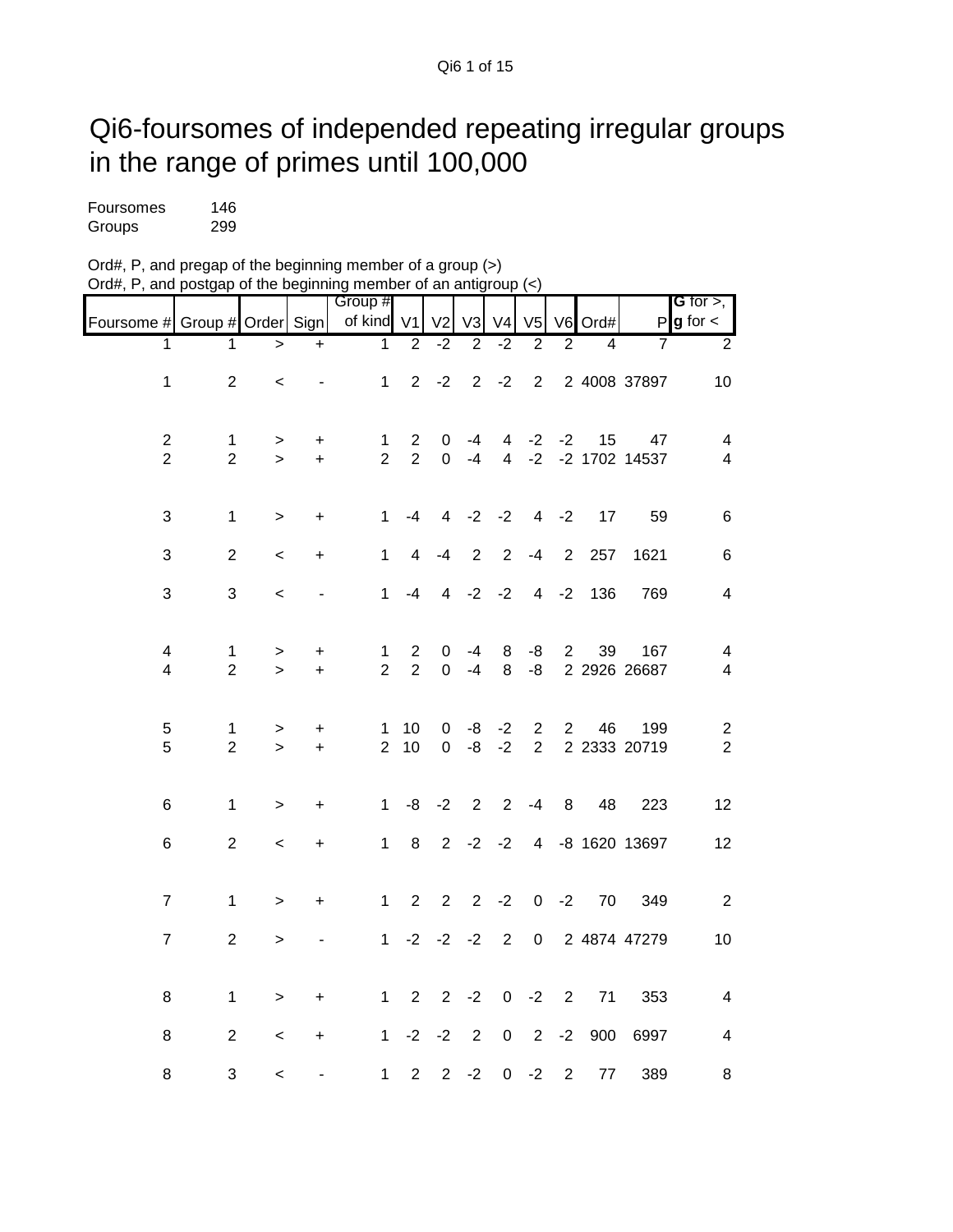Qi6 2 of 15

| Group #<br>$P$ <b>g</b> for $\lt$<br>of kind V1 V2 V3 V4<br>Foursome # Group # Order Sign<br>V5 V6 Ord#<br>$\boldsymbol{9}$<br>$0 -2 2$<br>$2 - 4$<br>$\mathbf{1}$<br>$1 -$<br>4 74<br>373<br>$\ddot{}$<br>$\geq$<br>1 0 -2 2 2 -4 4 1086 8713<br>9<br>$\overline{2}$<br>$\blacksquare$<br>$\lt$<br>10<br>81<br>$8 - 8$<br>$4 -2 2$<br>419<br>$1 - 8$<br>$\mathbf 1$<br>$+$<br>$\,>$<br>$\overline{2}$<br>$8 - 8$<br>$4 -2$<br>2 6372 63587<br>10<br>$\overline{2}$<br>-8<br>$+$<br>$\geq$<br>10<br>3<br>$1 - 8$ $8 - 8$<br>4 -2 2 6115 60659<br>$\,<$<br>$\blacksquare$<br>11<br>1 8 -8 4 -2 2 2 82 421<br>$\mathbf{1}$<br>$+$<br>$\geq$<br>11<br>$\overline{2}$<br>1 -8 8 -4 2 -2 -2 2571 23039<br>$\overline{\phantom{0}}$<br>$+$ |                |
|--------------------------------------------------------------------------------------------------------------------------------------------------------------------------------------------------------------------------------------------------------------------------------------------------------------------------------------------------------------------------------------------------------------------------------------------------------------------------------------------------------------------------------------------------------------------------------------------------------------------------------------------------------------------------------------------------------------------------------------|----------------|
|                                                                                                                                                                                                                                                                                                                                                                                                                                                                                                                                                                                                                                                                                                                                      |                |
|                                                                                                                                                                                                                                                                                                                                                                                                                                                                                                                                                                                                                                                                                                                                      | 6              |
|                                                                                                                                                                                                                                                                                                                                                                                                                                                                                                                                                                                                                                                                                                                                      | $\,6$          |
|                                                                                                                                                                                                                                                                                                                                                                                                                                                                                                                                                                                                                                                                                                                                      | 10             |
|                                                                                                                                                                                                                                                                                                                                                                                                                                                                                                                                                                                                                                                                                                                                      | 10             |
|                                                                                                                                                                                                                                                                                                                                                                                                                                                                                                                                                                                                                                                                                                                                      | 2              |
|                                                                                                                                                                                                                                                                                                                                                                                                                                                                                                                                                                                                                                                                                                                                      | $\overline{2}$ |
|                                                                                                                                                                                                                                                                                                                                                                                                                                                                                                                                                                                                                                                                                                                                      | $\overline{2}$ |
| 12<br>2 6 -10 16 -12 95<br>499<br>-4<br>$\mathbf 1$<br>$\mathbf 1$<br>$\ddot{}$<br>>                                                                                                                                                                                                                                                                                                                                                                                                                                                                                                                                                                                                                                                 | 8              |
| 12<br>$\overline{2}$<br>$2^{\circ}$<br>2 6 -10 16 -12 1946 16879<br>$+$<br>$-4$<br>$\geq$                                                                                                                                                                                                                                                                                                                                                                                                                                                                                                                                                                                                                                            | 8              |
| 13<br>4 0 106<br>577<br>$\overline{0}$<br>$-4$<br>$\overline{4}$<br>$-4$<br>1<br>1<br>$\ddot{}$<br>$\,>$<br>$2^{\circ}$<br>13<br>$\overline{2}$<br>4 0 2205 19447<br>$4 - 4$<br>$\overline{0}$<br>$-4$<br>$+$<br>$\geq$                                                                                                                                                                                                                                                                                                                                                                                                                                                                                                              | 6<br>$\,6$     |
|                                                                                                                                                                                                                                                                                                                                                                                                                                                                                                                                                                                                                                                                                                                                      |                |
| -4 4 0 -2 -2 10 109<br>14<br>$\mathbf{1}$<br>$1 \quad$<br>599<br>$\ddot{}$<br>$\geq$                                                                                                                                                                                                                                                                                                                                                                                                                                                                                                                                                                                                                                                 | $\,6$          |
| 14<br>$\overline{2}$<br>1 4 -4 0 2 2 -10 556 4021<br>$+$<br>$\,<$                                                                                                                                                                                                                                                                                                                                                                                                                                                                                                                                                                                                                                                                    | $\,6$          |
| 15<br>1 10 -2 -8 2 2 0 114 619<br>$\mathbf{1}$<br>$+$<br>$\,>$                                                                                                                                                                                                                                                                                                                                                                                                                                                                                                                                                                                                                                                                       | $\overline{c}$ |
| 1 -10 2 8 -2 -2 0 4390 41981<br>15<br>$\overline{2}$<br>$\ddot{}$<br>$\,<\,$                                                                                                                                                                                                                                                                                                                                                                                                                                                                                                                                                                                                                                                         | $\overline{2}$ |
| 16<br>$1 - 8$ 2 2<br>0 -4 10 116 641<br>$\mathbf{1}$<br>$\ddot{}$<br>$\geq$                                                                                                                                                                                                                                                                                                                                                                                                                                                                                                                                                                                                                                                          | 10             |
| $1 \t 8 \t -2 \t -2$<br>0 4 -10 6567 65719<br>16<br>$\overline{2}$<br>$\ddot{}$<br>$\,<\,$                                                                                                                                                                                                                                                                                                                                                                                                                                                                                                                                                                                                                                           | 10             |
|                                                                                                                                                                                                                                                                                                                                                                                                                                                                                                                                                                                                                                                                                                                                      |                |
| $0 -2 4 127$<br>17<br>$2 -2 -2$<br>709<br>$\mathbf{1}$<br>$1 \quad$<br>$\ddot{}$<br>$\geq$                                                                                                                                                                                                                                                                                                                                                                                                                                                                                                                                                                                                                                           | 8              |
| 17<br>$\overline{2}$<br>1<br>$2 -2 -2$<br>$0 -2$<br>4 391<br>2689<br>$\,<\,$<br>$\overline{\phantom{a}}$                                                                                                                                                                                                                                                                                                                                                                                                                                                                                                                                                                                                                             | 4              |
| 18<br>$-4$ 10<br>132<br>743<br>$\mathbf 1$<br>$4 -2 -2$<br>$\overline{4}$<br>1<br>+<br>><br>$2^{\circ}$<br>$4 -2$<br>$-2$<br>7673<br>18<br>$\overline{2}$<br>$\overline{4}$<br>$-4$ 10<br>973<br>$\ddot{}$<br>$\geq$                                                                                                                                                                                                                                                                                                                                                                                                                                                                                                                 | 4<br>4         |

Ord#, P, and pregap of the beginning member of a group (>) Ord#, P, and postgap of the beginning member of an antigroup (<)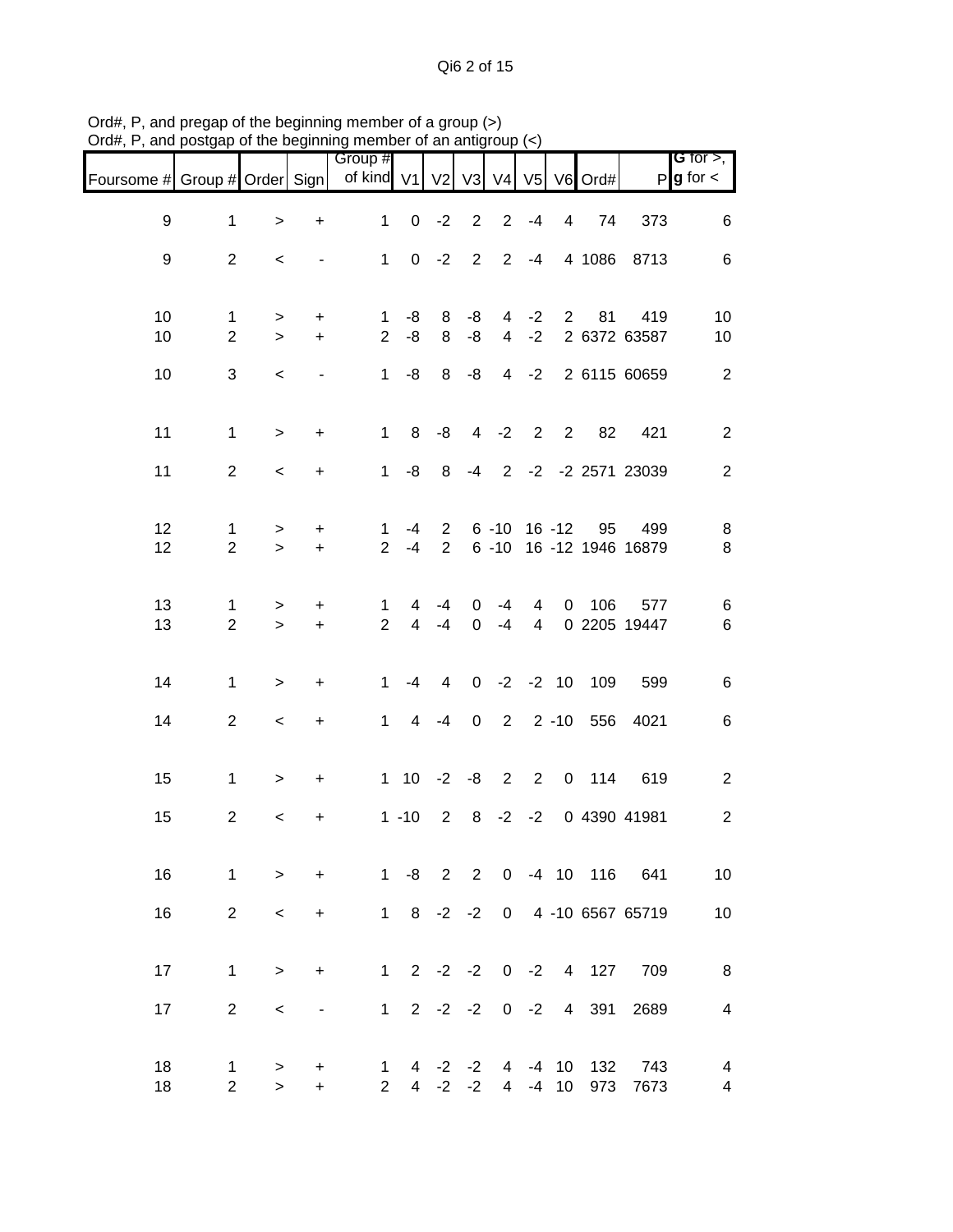Qi6 3 of 15

|                               |                                |                  |                                  | Group #                        |             |                  |                      |                |                |             |           |                                | G for $>$ ,                      |
|-------------------------------|--------------------------------|------------------|----------------------------------|--------------------------------|-------------|------------------|----------------------|----------------|----------------|-------------|-----------|--------------------------------|----------------------------------|
| Foursome # Group # Order Sign |                                |                  |                                  | of kind V1 V2 V3               |             |                  |                      |                | V4 V5          |             | V6 Ord#   |                                | $P$ <b>g</b> for $\lt$           |
| 19<br>19                      | $\mathbf 1$<br>$\overline{2}$  | ><br>$\geq$      | $\ddot{}$<br>$\ddot{}$           | $\mathbf{1}$<br>$\overline{2}$ | -4<br>$-4$  |                  | $2 - 10$<br>$2 - 10$ | 8<br>8         | -8<br>-8       | $2^{\circ}$ | 138       | 787<br>2 7426 75367            | 14<br>14                         |
| 20                            | $\mathbf{1}$                   | $\,>$            |                                  | $\mathbf{1}$                   | $-4$        | $-4$             | 8                    | -8             | 8              |             |           | -4 9231 95783                  | 10                               |
| 20                            | $\overline{2}$                 | $\,<\,$          |                                  | $\mathbf{1}$                   | 4           | $\overline{4}$   | -8                   | 8              | -8             |             | 4 866     | 6709                           | 10                               |
| 21<br>21                      | 1<br>$\overline{2}$            | ><br>$\geq$      | +<br>$\pm$                       | $\mathbf 1$<br>$\overline{2}$  | $2^{\circ}$ | $-2$<br>$2 -2$   | $\overline{0}$       | $0 16 - 20$    | $16 - 20$      | 8           | 186       | 1109<br>8 3852 36299           | 6<br>6                           |
| 22<br>22                      | $\mathbf{1}$<br>$\overline{2}$ | $\geq$<br>$\geq$ | $\ddot{}$<br>$\ddot{}$           | $\mathbf{1}$<br>$\overline{2}$ |             | $4 -2$<br>$4 -2$ | $-2$<br>$-2$         | $2^{\circ}$    |                | $8 - 10$    |           | 210 1291<br>2 8 -10 1616 13681 | $\overline{c}$<br>$\overline{2}$ |
| 23                            | $\mathbf{1}$                   | $\geq$           | $\ddot{}$                        | $\mathbf{1}$                   |             | $8 - 10$         |                      | 4 28 -28       |                |             |           | 0 214 1307                     | $\overline{4}$                   |
| 23                            | $\overline{2}$                 | $\,<\,$          | $\ddot{}$                        | $\mathbf{1}$                   |             |                  | -8 10 -4 -28 28      |                |                |             |           | 0 3696 34603                   | $\overline{4}$                   |
| 24                            | $\mathbf{1}$                   | $\, > \,$        | $\ddot{}$                        | $\mathbf{1}$                   |             | $4 - 6 - 2$      |                      | $\overline{2}$ | $\overline{2}$ |             | $-4$ 242  | 1531                           | 8                                |
| 24                            | $\overline{c}$                 | $\,<\,$          | +                                | $\mathbf{1}$                   | -4          | 6                |                      |                |                |             |           | 2 -2 -2 4 3973 37529           | 8                                |
| 25                            | $\mathbf 1$                    | $\geq$           | $\begin{array}{c} + \end{array}$ | $\mathbf{1}$                   | $-2$        | $\overline{2}$   | $2^{\circ}$          | $-4$           |                |             | 4 -4 244  | 1549                           | 6                                |
| 25                            | $\overline{c}$                 | $\,<$            |                                  | $\mathbf{1}$                   | $-2$        | $\overline{2}$   | $\overline{2}$       | $-4$           |                |             | 4 -4 1085 | 8707                           | 6                                |
| 26                            | $\mathbf 1$                    | $\, > \,$        | $\ddot{}$                        |                                |             | $1 \t10 \t-10$   | $\mathbf{2}$         | $-4$           | $\overline{2}$ | $2^{\circ}$ | 250       | 1583                           | 4                                |
| 26                            | $\overline{2}$                 | $\prec$          | $+$                              | 1 -10 10 -2 4 -2 -2 2414 21517 |             |                  |                      |                |                |             |           |                                | 4                                |
| 27                            | $\mathbf{1}$                   | $\geq$           | $\ddot{}$                        |                                |             |                  | $1 -2 -2 -2$         |                |                |             |           | 2 4 -2 300 1987                | 8                                |
| 27                            | $\overline{2}$                 | $\,<\,$          |                                  |                                |             | $1 -2 -2 -2$     |                      | $2^{\circ}$    |                |             |           | 4 -2 9294 96493                | $\overline{\mathcal{A}}$         |
| 28                            | $\mathbf 1$                    | $\,>$            | +                                |                                |             |                  | $1 -2 -2 2$          |                |                |             |           | 4 -2 4 301 1993                | $\,6$                            |
| 28                            | $\overline{2}$                 | $\, > \,$        |                                  | $\mathbf{1}$                   |             |                  | $2 \t2 \t-2$         |                |                |             |           | -4 2 -4 5143 50093             | 6                                |

Ord#, P, and pregap of the beginning member of a group (>) Ord#, P, and postgap of the beginning member of an antigroup (<)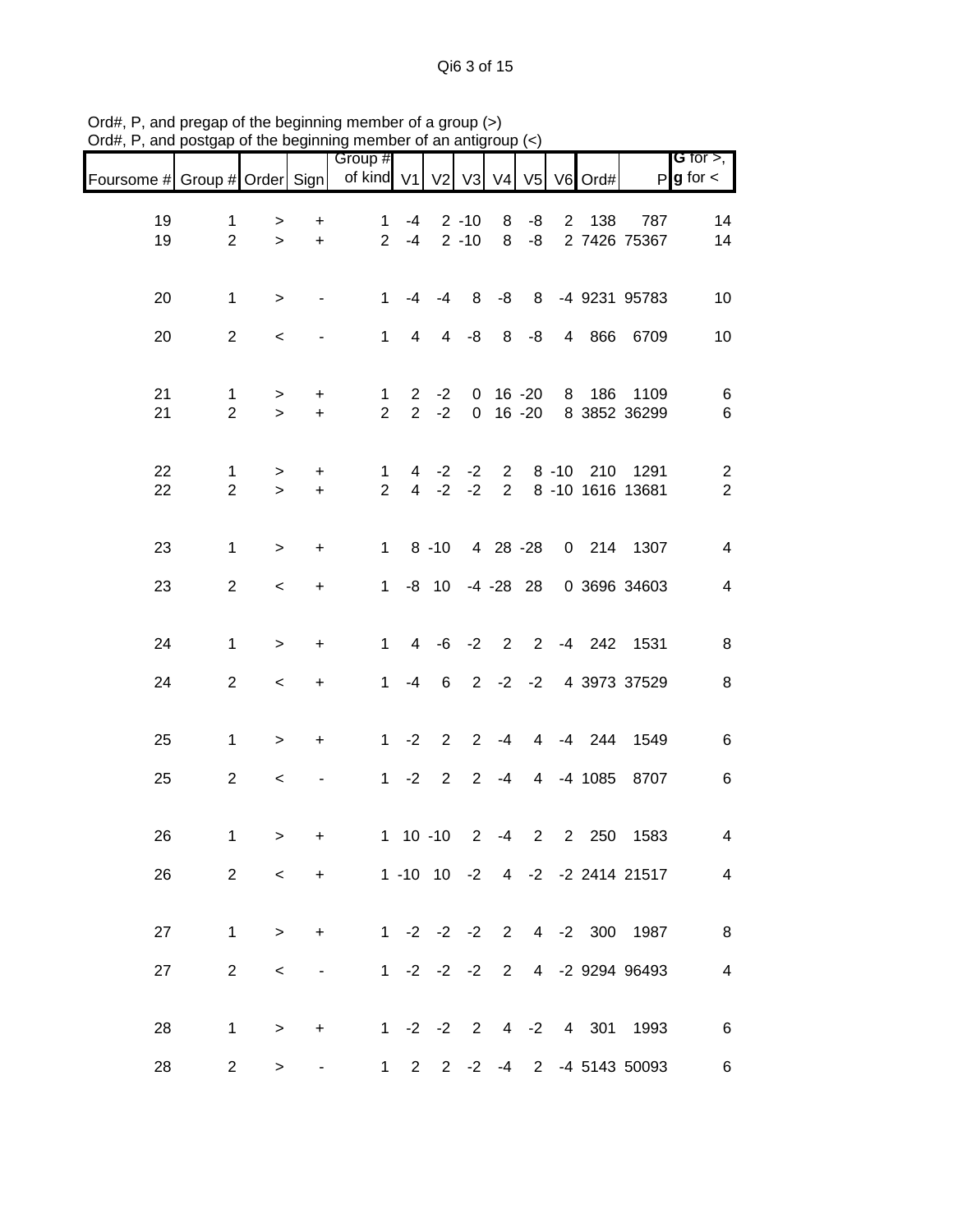|                               |                     |                     |                        | Group #        |                              |                            |                                  |                               |                   |                |         |                                           | <b>G</b> for $>$ ,                        |
|-------------------------------|---------------------|---------------------|------------------------|----------------|------------------------------|----------------------------|----------------------------------|-------------------------------|-------------------|----------------|---------|-------------------------------------------|-------------------------------------------|
| Foursome # Group # Order Sign |                     |                     |                        | of kind V1     |                              | V <sub>2</sub>             | V <sub>3</sub>                   | V <sub>4</sub>                | V <sub>5</sub>    |                | V6 Ord# | $\mathsf{P}$                              | $g$ for $\lt$                             |
| 29                            | 1                   | >                   | $\ddot{}$              | $\mathbf{1}$   |                              | $6 - 10$                   | $\overline{2}$                   | $-2$                          | 8                 | $\overline{2}$ | 312     | 2069                                      | 6                                         |
| 29                            | $\overline{2}$      | $\, > \,$           | $\ddot{}$              | $\overline{2}$ |                              | $6 - 10$                   | $\overline{2}$                   | $-2$                          | 8                 |                |         | 2 7589 77249                              | 6                                         |
| 30                            | $\mathbf 1$         | $\, > \,$           | +                      | $\mathbf{1}$   | 8                            |                            |                                  |                               | $2 - 10$ 14 $-14$ |                |         | 4 316 2089                                | $\overline{2}$                            |
| 30                            | $\overline{2}$      | $\,<$               |                        | $\mathbf{1}$   | 8                            |                            |                                  |                               |                   |                |         | 2 -10 14 -14 4 6641 66601                 | 16                                        |
| 31                            | $\mathbf 1$         | $\geq$              | $\ddot{}$              |                | $1 \quad 10$                 |                            | $6 - 20$                         |                               | $2 \quad 2$       |                |         | 8 326 2161                                | 8                                         |
| 31                            | $\overline{2}$      | $\,<\,$             | $\ddot{}$              |                | $1 - 10$                     |                            |                                  |                               |                   |                |         | -6 20 -2 -2 -8 4965 48239                 | 8                                         |
| 32                            | $\mathbf{1}$        | $\, > \,$           | $\ddot{}$              |                | $1 - 14$                     | $\overline{2}$             | $\overline{4}$                   | $-2$                          |                   |                |         | 0 -2 336 2267                             | 16                                        |
| 32                            | $\overline{2}$      | $\,<$               | $\ddot{}$              |                |                              | $1 \t14 \t-2 \t-4$         |                                  | $\overline{2}$                | $\mathbf 0$       |                |         | 2 1261 10273                              | 16                                        |
| 33                            | $\mathbf{1}$        | $\, > \,$           | $\ddot{}$              | $\mathbf{1}$   | 6                            | -6                         |                                  |                               | $0 \t 8 \t -10$   |                |         | 2 357 2399                                | 6                                         |
| 33                            | $\overline{2}$      | $\geq$              |                        | $\mathbf{1}$   | -6                           | 6                          | $\overline{0}$                   |                               |                   |                |         | -8 10 -2 5511 54133                       | 12                                        |
| 34                            | $\mathbf{1}$        | $\, >$              | +                      | $\mathbf{1}$   | $-2$                         | 4                          | 4                                | -8                            |                   |                |         | 8 -2 395 2711                             | 4                                         |
| 34                            | $\overline{2}$      | $\,<$               | $\ddot{}$              | $\mathbf{1}$   | 2                            |                            | $-4 - 4$                         | 8                             | -8                |                |         | 2 6717 67429                              | $\overline{\mathcal{A}}$                  |
| 35<br>35                      | 1<br>$\overline{2}$ | ><br>$\geq$         | $\ddot{}$<br>$\ddot{}$ |                |                              | $1 - 2 - 10$<br>$2 -2 -10$ | $\overline{2}$<br>$\overline{2}$ | $\overline{2}$<br>$2^{\circ}$ | $-2$<br>$-2$      | $-2$           | 410     | 2819<br>-2 1720 14699                     | 16<br>16                                  |
| 36<br>36                      | 1<br>$\overline{2}$ | ><br>$\geq$         | $\ddot{}$<br>$\ddot{}$ |                |                              | $1 - 22 - 2 10$            |                                  |                               | $-6 -2$           | 8              | 447     | 3163<br>2 -22 -2 10 -6 -2 8 5111 49783    | 26<br>26                                  |
| 37                            | $\mathbf{1}$        | $\geq$              | $+$                    |                |                              |                            |                                  |                               |                   |                |         | 1 2 -4 4 14 -20 2 454 3209                | $\overline{6}$                            |
| 37                            | $\overline{2}$      | $\,<$               | $+$                    |                |                              |                            |                                  |                               |                   |                |         | 1 -2 4 -4 -14 20 -2 9554 99571            | $\,6$                                     |
| 38<br>38                      | 1<br>$\overline{2}$ | $\, >$<br>$\geq$    | +<br>$\ddot{}$         |                | $1 \quad 10$<br>$2 \quad 10$ |                            |                                  | $-8$ $8$ $-10$                |                   |                |         | -8 8 -10 8 -8 470 3331<br>8 -8 3682 34471 | $\overline{c}$<br>$\overline{\mathbf{c}}$ |
| 39<br>39                      | 1<br>$\overline{2}$ | $\, > \,$<br>$\geq$ | $\ddot{}$<br>$\ddot{}$ |                |                              | 1 -2 20 -14<br>2 -2 20 -14 |                                  |                               |                   |                |         | 4 -6 4 486 3467<br>4 -6 4 3260 30137      | 4<br>4                                    |

Ord#, P, and pregap of the beginning member of a group (>) Ord#, P, and postgap of the beginning member of an antigroup (<)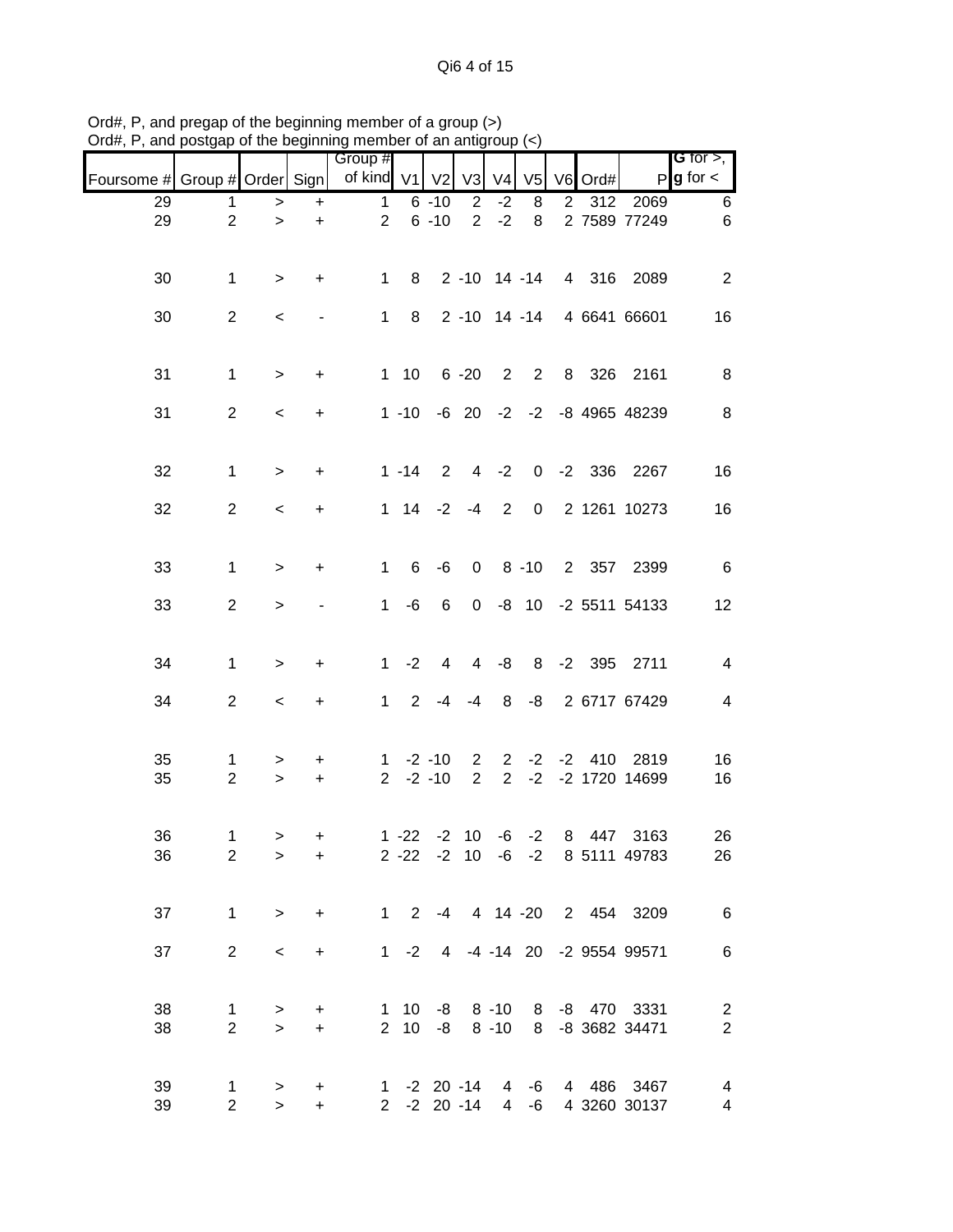Qi6 5 of 15

|                                                                            |                                |                  |                        | Group #                        |                                  |                     |                                  |                                |                                    |    |        |                                | <b>G</b> for $>$ ,                        |
|----------------------------------------------------------------------------|--------------------------------|------------------|------------------------|--------------------------------|----------------------------------|---------------------|----------------------------------|--------------------------------|------------------------------------|----|--------|--------------------------------|-------------------------------------------|
| Foursome # Group # Order Sign   of kind V1   V2   V3   V4   V5   V6   Ord# |                                |                  |                        |                                |                                  |                     |                                  |                                |                                    |    |        |                                | $P$ <b>g</b> for $\lt$                    |
|                                                                            |                                |                  |                        |                                |                                  |                     |                                  |                                |                                    |    |        |                                |                                           |
| 40                                                                         | 1                              | $\, > \,$        | $\ddot{}$              | $\mathbf 1$                    |                                  | 4 -8 10 -2 -8       |                                  |                                |                                    |    |        | 8 497 3547                     | 6                                         |
| 40                                                                         | $\overline{2}$                 | $\,<\,$          |                        | $\mathbf 1$                    |                                  | 4 -8 10 -2 -8       |                                  |                                |                                    |    |        | 8 7124 71971                   | 12                                        |
|                                                                            |                                |                  |                        |                                |                                  |                     |                                  |                                |                                    |    |        |                                |                                           |
| 41<br>41                                                                   | $\mathbf{1}$<br>$\overline{2}$ | ><br>$\geq$      | $\ddot{}$<br>$\ddot{}$ | $\mathbf{1}$<br>$\overline{2}$ | $\overline{2}$<br>$\overline{2}$ | $\overline{2}$<br>2 | $-2$<br>$-2$                     | 0<br>$\mathbf 0$               | 10 <sup>°</sup><br>10 <sup>°</sup> |    |        | -4 506 3617<br>-4 2641 23747   | 4<br>$\overline{\mathcal{A}}$             |
|                                                                            |                                |                  |                        |                                |                                  |                     |                                  |                                |                                    |    |        |                                |                                           |
| 42<br>42                                                                   | 1<br>$\overline{2}$            | ><br>$\geq$      | $\ddot{}$<br>$+$       |                                | $1 - 10 - 10$<br>$2 - 10 - 10$   |                     | $\overline{2}$<br>$\overline{2}$ | $\mathbf{2}$<br>$\overline{2}$ | 0<br>$\overline{0}$                |    | -4 550 | 3989<br>-4 2923 26669          | 22<br>22                                  |
|                                                                            |                                |                  |                        |                                |                                  |                     |                                  |                                |                                    |    |        |                                |                                           |
| 43<br>43                                                                   | 1<br>$\overline{2}$            | $\geq$<br>$\geq$ | $\ddot{}$<br>$\pm$     | 1<br>$\overline{2}$            | $\overline{2}$<br>$\overline{2}$ | 2<br>2              | 0<br>$\mathbf 0$                 | $-4$<br>$-4$                   | $\overline{4}$                     |    |        | 16 552 4003<br>4 16 2931 26713 | $\overline{\mathbf{c}}$<br>$\overline{2}$ |
|                                                                            |                                |                  |                        |                                |                                  |                     |                                  |                                |                                    |    |        |                                |                                           |
| 44<br>44                                                                   | $\mathbf{1}$<br>$\overline{2}$ | $\,>$<br>$\geq$  | $\ddot{}$<br>$\ddot{}$ | $\mathbf{1}$<br>$\overline{2}$ | 4<br>$\overline{4}$              | 6<br>6              |                                  | $4 - 14$<br>$4 - 14$           | $2^{\circ}$<br>$2^{\circ}$         |    |        | 2 564 4093<br>2 4305 41143     | $\overline{\mathbf{c}}$<br>$\overline{2}$ |
|                                                                            |                                |                  |                        |                                |                                  |                     |                                  |                                |                                    |    |        |                                |                                           |
| 45                                                                         | $\mathbf{1}$                   | $\, > \,$        | $\ddot{}$              | $\mathbf{1}$                   | $\overline{2}$                   | $\overline{2}$      |                                  |                                |                                    |    |        | 8 -10 -2 16 568 4129           | $\overline{c}$                            |
| 45                                                                         | $\overline{2}$                 | $\,<\,$          | $\ddot{}$              | $\mathbf 1$                    |                                  |                     |                                  |                                |                                    |    |        | -2 -2 -8 10 2 -16 9493 98897   | $\mathbf{2}$                              |
| 46                                                                         | 1                              |                  |                        |                                | 1 -10                            |                     | $16 - 12$                        | $-2$                           | $\overline{2}$                     | 0  | 601    | 4421                           | 12                                        |
| 46                                                                         | $\overline{2}$                 | ><br>$\,>$       | $\ddot{}$<br>$\ddot{}$ |                                | $2 - 10$                         |                     | $16 - 12$                        | $-2$                           | $2^{\circ}$                        |    |        | 0 1949 16901                   | 12                                        |
|                                                                            |                                |                  |                        |                                |                                  |                     |                                  |                                |                                    |    |        |                                |                                           |
| 47                                                                         | 1                              | $\, > \,$        | +                      | 1                              | 2                                | $-4$                | 4                                | 0                              | 4                                  | -4 | 627    | 4643                           | $\overline{\mathcal{A}}$                  |
| 47                                                                         | $\overline{2}$                 | $\geq$           |                        |                                |                                  |                     |                                  |                                |                                    |    |        | 1 -2 4 -4 0 -4 4 2204 19441    | 8                                         |
| 48                                                                         | $\mathbf{1}$                   | $\geq$           | $\ddot{}$              | $\mathbf{1}$                   |                                  |                     |                                  |                                |                                    |    |        | -2 2 2 -4 10 -8 643 4787       | $\overline{\mathbf{4}}$                   |
| 48                                                                         | $\overline{2}$                 | $\geq$           | $+$                    | $2^{\circ}$                    | $-2$                             | $2^{\circ}$         |                                  |                                |                                    |    |        | 2 -4 10 -8 3024 27737          | $\overline{\mathcal{A}}$                  |
| 49                                                                         | $\mathbf{1}$                   | $\geq$           | $\ddot{}$              |                                |                                  |                     |                                  |                                |                                    |    |        | 1 2 2 2 -2 4 -8 659 4933       | $\overline{\phantom{a}}$                  |
| 49                                                                         | $\overline{2}$                 | $\,>$            |                        |                                | $1 -2 -2 -2$                     |                     |                                  | $\overline{2}$                 |                                    |    |        | -4 8 2565 23003                | 10                                        |
|                                                                            |                                |                  |                        |                                |                                  |                     |                                  |                                |                                    |    |        |                                |                                           |
| 50                                                                         | $\mathbf 1$                    | $\geq$           | $\ddot{}$              |                                | $1 \t2 \t10 \t-8$                |                     |                                  |                                |                                    |    |        | 0 -2 2 665 4969                | $\overline{c}$                            |

Ord#, P, and pregap of the beginning member of a group (>) Ord#, P, and postgap of the beginning member of an antigroup (<)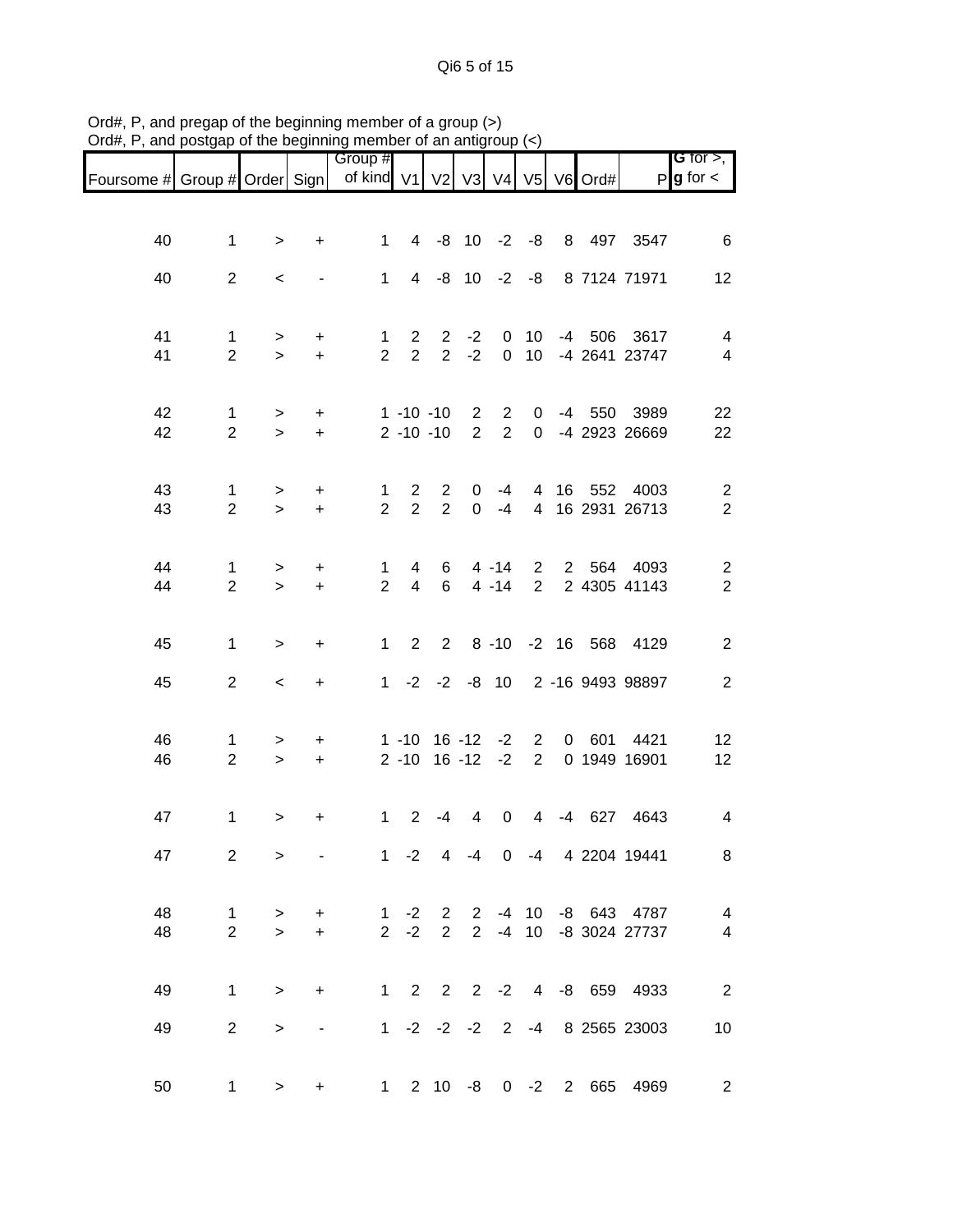|                               |                                |                     |                        | Group #                        |                                  |                      |                |                                  |                                  |               |            |                                            | G for $>$ ,                      |
|-------------------------------|--------------------------------|---------------------|------------------------|--------------------------------|----------------------------------|----------------------|----------------|----------------------------------|----------------------------------|---------------|------------|--------------------------------------------|----------------------------------|
| Foursome # Group # Order Sign |                                |                     |                        | of kind V1                     |                                  | V <sub>2</sub>       | V <sub>3</sub> | V <sub>4</sub>                   | V <sub>5</sub>                   |               | V6 Ord#    |                                            | $P g$ for $\lt$                  |
| 50                            | $\overline{\mathbf{c}}$        | $\,<\,$             | $\ddot{}$              | $\mathbf 1$                    |                                  | $-2 - 10$            | 8              | 0                                | $\overline{2}$                   |               |            | -2 1907 16451                              | $\sqrt{2}$                       |
| 50                            | 3                              | $\,<$               | $\ddot{}$              |                                |                                  | $2 -2 -10$           | 8              | $\mathbf 0$                      | $\overline{2}$                   |               |            | -2 2279 20147                              | $\overline{2}$                   |
| 51<br>51                      | 1<br>$\overline{2}$            | ><br>$\geq$         | +<br>$\ddot{}$         | $\mathbf{1}$<br>$\overline{2}$ | $-2$<br>$-2$                     | $\overline{2}$<br>2  | -4<br>$-4$     | 8<br>8                           | -8                               | $-8$ 14<br>14 | 669<br>770 | 4999<br>5857                               | 6<br>6                           |
| 52<br>52                      | 1<br>$\overline{2}$            | ><br>$\geq$         | +<br>$\ddot{}$         | 1.<br>$\overline{2}$           |                                  | 4 16 -16<br>4 16 -16 |                | -4<br>$-4$                       | $\overline{2}$<br>$\overline{2}$ |               | 14 720     | 5443<br>14 1624 13723                      | $\overline{c}$<br>$\overline{2}$ |
| 53                            | $\mathbf{1}$                   | $\, > \,$           | $\ddot{}$              | $\mathbf 1$                    | 4                                | $\overline{2}$       | $-4$           | $\mathbf 0$                      |                                  |               |            | 2 -2 759 5783                              | 4                                |
| 53                            | $\overline{2}$                 | $\,<\,$             | $\ddot{}$              | 1                              | $-4$                             | $-2$                 | 4              |                                  | $0 -2$                           |               |            | 2 2382 21187                               | $\overline{\mathcal{A}}$         |
| 54<br>54                      | 1<br>$\overline{2}$            | $\, > \,$<br>$\geq$ | +<br>$\ddot{}$         | $\mathbf 1$<br>$\overline{2}$  | -4<br>$-4$                       | 4<br>$\overline{4}$  | $-2$<br>$-2$   | $\overline{2}$<br>$\overline{2}$ | -4<br>$-4$                       | 8             |            | 768 5849<br>8 5259 51419                   | 6<br>6                           |
| 55                            | $\mathbf{1}$                   | >                   | +                      | 1                              | 4                                | 0                    | $\mathbf 0$    |                                  | $4 - 2 16$                       |               |            | 829 6361                                   | $\overline{c}$                   |
| 55                            | $\overline{2}$                 | $\,<\,$             | +                      | $\mathbf 1$                    | $-4$                             | 0                    | 0              |                                  |                                  |               |            | -4 2 -16 7441 75539                        | $\overline{2}$                   |
| 56<br>56                      | 1<br>$\overline{c}$            | ><br>$\geq$         | +<br>$\ddot{}$         | 1<br>$\overline{2}$            | $-4$                             | $-4$ 10<br>10        | -6<br>-6       | 4<br>4                           | -8<br>-8                         | 8             | 858        | 6659<br>8 1431 11939                       | 6<br>$\,6$                       |
| 57<br>57                      | 1<br>$\overline{c}$            | ><br>$\,>$          | +<br>$\ddot{}$         | 1.<br>$\overline{2}$           | $-2$<br>$-2$                     | $-2$<br>$-2$         | 8<br>8         | -6<br>-6                         | 2<br>$\overline{2}$              | 4             | 899        | 6991<br>4 1360 11251                       | 8<br>8                           |
| 58<br>58                      | $\mathbf{1}$<br>$\overline{2}$ | ><br>$\geq$         | $\ddot{}$<br>$\ddot{}$ | 1<br>$\overline{2}$            | $\overline{c}$<br>$\overline{2}$ |                      | 4 -8 10        |                                  |                                  |               |            | -2 -2 903 7019<br>4 -8 10 -2 -2 8690 89759 | $6\phantom{.}6$<br>$\,6$         |
| 59                            | $\mathbf{1}$                   | $\geq$              | $\ddot{}$              |                                |                                  |                      |                |                                  |                                  |               |            | 1 8 -10 -2 4 4 -2 919 7193                 | $\,6$                            |
| 59                            | $\overline{2}$                 | $\,<$               | +                      |                                |                                  | $1 - 8 10 2$         |                |                                  |                                  |               |            | -4 -4 2 6751 67777                         | $\,6$                            |
| 60<br>60                      | 1<br>$\overline{2}$            | ><br>$\geq$         | +<br>$\ddot{}$         | 1<br>$\overline{2}$            | 6                                | $6 - 8 - 8$          | -8 -8          |                                  | $8 - 8$<br>$8 - 8$               |               |            | 2 1028 8191<br>2 1349 11131                | 12<br>12                         |
| 61                            | 1                              | $\, > \,$           | +                      |                                | $1 \quad$                        |                      |                |                                  |                                  |               |            | 8 4 -10 -2 10 -6 1071 8599                 | $\overline{2}$                   |

Ord#, P, and pregap of the beginning member of a group (>) Ord#, P, and postgap of the beginning member of an antigroup (<)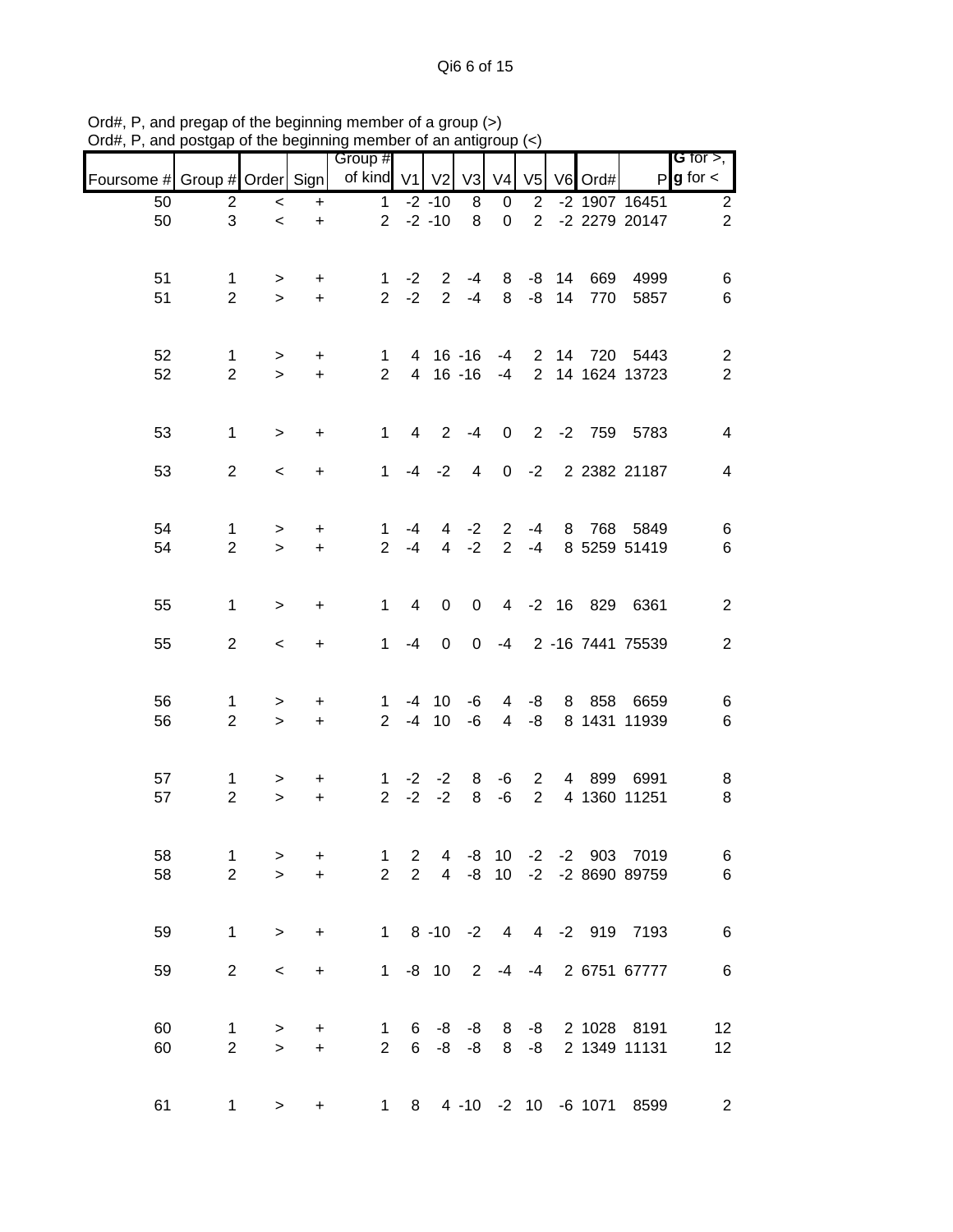Qi6 7 of 15

| Foursome # Group # Order Sign |                |           |           | Group #<br>of kind V1 |                |                | V2 V3    | V <sub>4</sub>          | V <sub>5</sub> | V6 Ord# |                              | G for $>$ ,<br>$P$ <b>g</b> for $\lt$ |
|-------------------------------|----------------|-----------|-----------|-----------------------|----------------|----------------|----------|-------------------------|----------------|---------|------------------------------|---------------------------------------|
| 61                            | $\overline{2}$ | $\,<\,$   | $\ddot{}$ | 1                     |                | $-8$ $-4$ 10   |          |                         | $2 - 10$       |         | 6 2264 20021                 | $\overline{c}$                        |
| 62                            | $\mathbf{1}$   | $\, > \,$ | $\ddot{}$ | $\mathbf{1}$          | 0              | $\overline{4}$ | $-4$     | -4                      |                |         | 8 -8 1162 9397               | 6                                     |
| 62                            | $\overline{2}$ | $\,<\,$   | $\ddot{}$ | $\mathbf{1}$          | $\mathbf 0$    | -4             | 4        |                         | $4 - 8$        |         | 8 4191 39863                 | $\,6$                                 |
| 63                            | $\mathbf{1}$   | $\,>$     | $\ddot{}$ | $\mathbf{1}$          | 4              | -4             | $-4$     |                         | $8 - 8$        |         | 2 1163 9403                  | $\,6$                                 |
| 63                            | $\overline{2}$ | $\, >$    |           | $\mathbf{1}$          | -4             | 4              | 4        | -8                      |                |         | 8 -2 1782 15269              | 6                                     |
| 64                            | $\mathbf{1}$   | $\, >$    | $\ddot{}$ | $\mathbf{1}$          | $\overline{2}$ |                | $-4$ 10  | -6                      | 6              |         | 4 1188 9623                  | 4                                     |
| 64                            | $\overline{2}$ | $\,<\,$   | $\ddot{}$ |                       | $1 -2$         |                | $4 - 10$ |                         |                |         | 6 -6 -4 6231 61987           | $\overline{4}$                        |
| 65                            | $\mathbf{1}$   | $\, > \,$ | $\ddot{}$ |                       | $1 \quad 10$   |                |          |                         |                |         | -6 -2 2 12 -16 1199 9721     | $\overline{a}$                        |
| 65                            | $\overline{2}$ | $\,<\,$   | $\ddot{}$ |                       | $1 - 10$       |                |          |                         |                |         | 6 2 -2 -12 16 5015 48779     | $\overline{2}$                        |
| 66                            | 1              | $\, >$    | $\ddot{}$ | $\mathbf{1}$          | $\mathbf{0}$   |                |          |                         |                |         | -8 10 -8 10 -10 1218 9871    | 12                                    |
| 66                            | $\overline{a}$ | $\,<$     |           | $\mathbf{1}$          |                |                |          |                         |                |         | 0 -8 10 -8 10 -10 8632 89107 | $\,6$                                 |
| 67                            | $\mathbf{1}$   | $\, > \,$ | $\ddot{}$ | $\mathbf{1}$          |                |                |          |                         |                |         | -4 4 10 -10 -4 10 1320 10859 | $\,6$                                 |
| 67                            | $\overline{2}$ | $\,<$     | $\ddot{}$ | $\mathbf{1}$          | 4              |                |          |                         |                |         | -4 -10 10 4 -10 5058 49201   | 6                                     |
| 68                            | 1              | $\,>$     | +         | 1                     | -8             |                |          |                         |                |         | 8 -8 2 16 -4 1351 11159      | 10 <sub>1</sub>                       |
| 68                            | $\overline{2}$ | $\,<\,$   | $\ddot{}$ |                       |                |                |          |                         |                |         | 1 8 -8 8 -2 -16 4 3195 29401 | 10                                    |
| 69                            | $\mathbf{1}$   | $\,>$     | $\ddot{}$ |                       |                |                |          |                         |                |         | 1 2 4 0 -6 -2 4 1364 11279   | $\overline{6}$                        |
| 69                            | $\overline{a}$ | $\,<\,$   | $\ddot{}$ |                       |                | $1 -2 -4 0$    |          |                         |                |         | 6 2 -4 6728 67531            | $\,6$                                 |
| 70                            | $\mathbf{1}$   | $\, > \,$ | $\ddot{}$ |                       |                |                |          |                         |                |         | 1 0 2 -2 -2 -2 4 1415 11807  | $\,6$                                 |
| $70\,$                        | $\overline{2}$ | $\,<\,$   | +         | $1 \quad$             |                | $0 -2 2$       |          | $\overline{\mathbf{2}}$ |                |         | 2 -4 3443 32083              | 6                                     |

Ord#, P, and pregap of the beginning member of a group (>) Ord#, P, and postgap of the beginning member of an antigroup (<)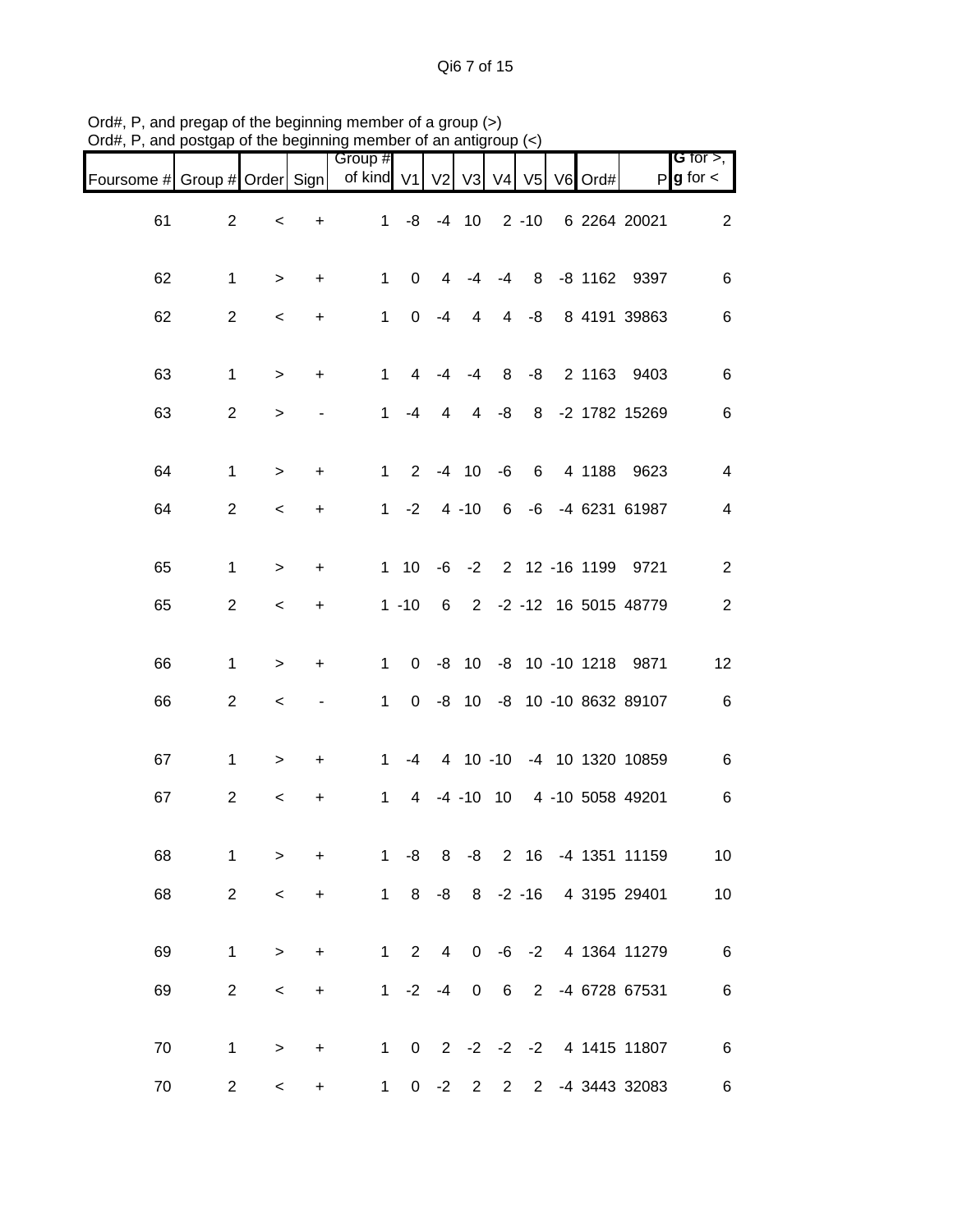Qi6 8 of 15

|                               |                                |                     |                        | Group #                        |                                  |                                |                            |                                  |                      |  |                                    | <b>G</b> for $>$ ,                        |
|-------------------------------|--------------------------------|---------------------|------------------------|--------------------------------|----------------------------------|--------------------------------|----------------------------|----------------------------------|----------------------|--|------------------------------------|-------------------------------------------|
| Foursome # Group # Order Sign |                                |                     |                        | of kind V1 V2 V3 V4 V5 V6 Ord# |                                  |                                |                            |                                  |                      |  |                                    | $P g$ for $\lt$                           |
| 71<br>71                      | $\mathbf{1}$<br>$\overline{2}$ | ><br>$\,$           | +<br>$\ddot{}$         |                                | $1 - 10$<br>$2 - 10$             | 8<br>8                         | -8<br>$-8$                 | 8<br>8                           | -4<br>$-4$           |  | 2 1462 12239<br>2 8950 92669       | 12<br>12                                  |
| 72<br>72                      | $\mathbf{1}$<br>$\overline{2}$ | ><br>$\geq$         | +<br>$\ddot{}$         | $\mathbf 1$<br>$\overline{2}$  |                                  | $-8$ 10 $-10$<br>$-8$ 10 $-10$ |                            | 2 <sup>1</sup>                   | $2 - 4$<br>$-4$      |  | 2 1486 12451<br>2 4042 38299       | 14<br>12                                  |
| 73<br>73                      | $\mathbf{1}$<br>$\overline{2}$ | ><br>$\geq$         | +<br>$\ddot{}$         | 1<br>$\overline{2}$            | $\overline{2}$<br>$\overline{2}$ | $-2$<br>$-2$                   | 4<br>$\overline{4}$        |                                  | $2 - 10$<br>$2 - 10$ |  | 4 1493 12503<br>4 6348 63353       | 6<br>$\,6$                                |
| 73                            | 3                              | $\,<$               | +                      | $\mathbf{1}$                   | $-2$                             |                                |                            | $2 -4 -2 10$                     |                      |  | -4 8300 85237                      | $\,6$                                     |
| 74<br>74                      | $\mathbf 1$<br>$\overline{2}$  | ><br>$\geq$         | $\ddot{}$<br>$\ddot{}$ | 1.<br>$\overline{2}$           |                                  | 4 12 -14<br>4 12 -14           |                            | $\overline{2}$<br>$\overline{2}$ | 0<br>0               |  | 0 1507 12613<br>0 9181 95233       | $\overline{\mathbf{c}}$<br>$\overline{2}$ |
| 75<br>75                      | $\mathbf{1}$<br>$\overline{2}$ | $\, > \,$<br>$\geq$ | $\ddot{}$<br>$\ddot{}$ | $\mathbf 1$<br>$\overline{2}$  | 6                                | $6 - 8 10 - 10$                | $-8$ 10 $-10$              |                                  |                      |  | 2 -4 1579 13297<br>2 -4 4041 38287 | 6<br>$\,6$                                |
| 76<br>76                      | $\mathbf{1}$<br>$\overline{2}$ | ><br>$\geq$         | $\ddot{}$<br>$\ddot{}$ |                                | $1 - 10$<br>$2 - 10$             | $\overline{2}$<br>2            | $\mathbf 0$<br>$\mathbf 0$ | $-4$<br>$-4$                     |                      |  | 4 -2 1701 14533<br>4 -2 4348 41593 | 14<br>14                                  |
| 77                            | $\mathbf{1}$                   | $\, >$              | +                      | $\mathbf{1}$                   | 2                                | $\overline{2}$                 |                            | $8 - 10$                         | 8                    |  | 2 1713 14629                       | $\overline{2}$                            |
| 77                            | $\overline{2}$                 | $\,<$               |                        | $\mathbf 1$                    | $\overline{2}$                   | $2^{\circ}$                    |                            | $8 - 10$                         | 8                    |  | 2 1719 14683                       | 16                                        |
| 78                            | 1                              | $\, > \,$           | $\ddot{}$              | $\mathbf{1}$                   | $2^{\circ}$                      | -8                             |                            | $-2 -2$                          | 8                    |  | -4 1734 14797                      | 14                                        |
| 78                            | $\overline{2}$                 | $\, > \,$           |                        |                                | $1 -2 8$                         |                                | $2^{\circ}$                |                                  |                      |  | 2 -8 4 7413 75223                  | 6                                         |
| 79                            | $\mathbf{1}$                   | $\geq$              | $+$                    |                                |                                  |                                |                            |                                  |                      |  | 1 8 -14 4 -8 2 2 1757 15031        | 14                                        |
| 79                            | $\overline{2}$                 | $\,<\,$             | $\ddot{}$              |                                |                                  |                                |                            |                                  |                      |  | 1 -8 14 -4 8 -2 -2 2082 18169      | 12                                        |
| 80                            | $\mathbf{1}$                   | $\geq$              | $\ddot{}$              |                                |                                  |                                |                            |                                  |                      |  | 1 -14 4 -8 2 2 2 1758 15053        | 22                                        |
| 80                            | $\overline{2}$                 | $\,<$               | $\ddot{}$              |                                |                                  |                                |                            |                                  |                      |  | 1 14 -4 8 -2 -2 -2 5858 57809      | 20                                        |
| 81                            | 1                              | $\, > \,$           | +                      | $\mathbf 1$                    | 4                                | -8                             | $2^{\circ}$                | $2^{\circ}$                      |                      |  | 2 -4 1759 15061                    | $\bf 8$                                   |

Ord#, P, and pregap of the beginning member of a group (>) Ord#, P, and postgap of the beginning member of an antigroup (<)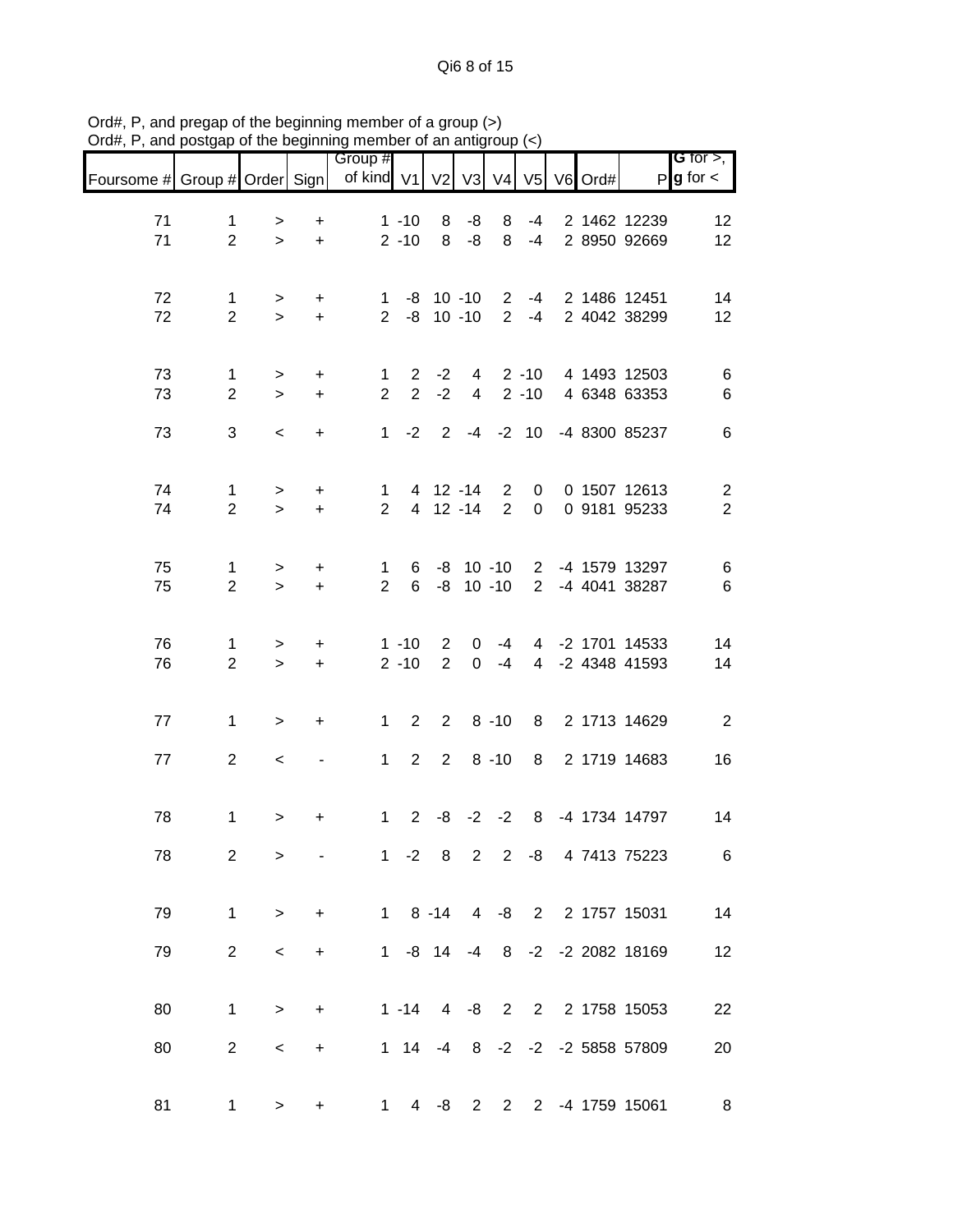Qi6 9 of 15

|                               |                     |                          |                        | Group #             |                 |                |                |                |                |         |                                 | <b>G</b> for $>$ , |
|-------------------------------|---------------------|--------------------------|------------------------|---------------------|-----------------|----------------|----------------|----------------|----------------|---------|---------------------------------|--------------------|
| Foursome # Group # Order Sign |                     |                          |                        | of kind V1          |                 | V <sub>2</sub> | V <sub>3</sub> | V <sub>4</sub> | V <sub>5</sub> | V6 Ord# |                                 | $P g$ for $\lt$    |
| 81                            | $\overline{2}$      | $\,>$                    | $+$                    | $\overline{2}$      | 4               | $-8$           | $\overline{2}$ | 2              | 2              |         | -4 3366 31237                   | 6                  |
|                               |                     |                          |                        |                     |                 |                |                |                |                |         |                                 |                    |
| 82                            | $\mathbf 1$         | $\, > \,$                | $\ddot{}$              |                     | $1 10 -8 2$     |                |                | $\overline{2}$ |                |         | 2 2 1795 15361                  | $\overline{2}$     |
|                               |                     |                          |                        |                     |                 |                |                |                |                |         |                                 |                    |
| 82                            | $\overline{2}$      | $\, > \,$                |                        |                     | $1 - 10$        |                |                |                |                |         | 8 -2 -2 -2 -2 4312 41201        | 12                 |
|                               |                     |                          |                        |                     |                 |                |                |                |                |         |                                 |                    |
| 83                            | 1                   | $\, >$                   | $\ddot{}$              | 1                   | $-2$            | $\mathbf{2}$   | $\mathbf 0$    | 14             |                |         | -4 -14 1952 16927               | 6                  |
| 83                            | $\overline{2}$      | $\, >$                   | $\ddot{}$              | $\overline{2}$      | $-2$            | $2^{\circ}$    | $\mathbf 0$    |                |                |         | 14 -4 -14 8200 84127            | $\,6$              |
|                               |                     |                          |                        |                     |                 |                |                |                |                |         |                                 |                    |
| 84                            | $\mathbf{1}$        | $\, >$                   | $\ddot{}$              | $\mathbf{1}$        |                 | $0$ 14 -4 -14  |                |                | $\overline{4}$ |         | 0 1954 16937                    | $\,6$              |
| 84                            | $\overline{2}$      | $\overline{\phantom{a}}$ | $\ddot{}$              | $\mathbf{1}$        |                 | $0 - 14$       |                | 4 14           | $-4$           |         | 0 5564 54673                    | $\,6$              |
|                               |                     |                          |                        |                     |                 |                |                |                |                |         |                                 |                    |
|                               |                     |                          |                        |                     |                 |                |                |                |                |         |                                 |                    |
| 85                            | $\mathbf 1$         | $\, > \,$                | $\ddot{}$              | $\mathbf 1$         | $-4$            | $-4$           | $\overline{2}$ | $\overline{4}$ | $-2$           |         | 0 1962 17021                    | 10                 |
| 85                            | $\overline{2}$      | $\,<\,$                  | +                      | 1                   | 4               | 4              | $-2$           | $-4$           | $\overline{2}$ |         | 0 4466 42709                    | 10                 |
|                               |                     |                          |                        |                     |                 |                |                |                |                |         |                                 |                    |
| 86                            | $\mathbf{1}$        | $\geq$                   | $\ddot{}$              | $\mathbf 1$         | 8               | -8             | 4              | $\overline{4}$ |                |         | 8 -16 2053 17911                | $\overline{2}$     |
|                               |                     |                          |                        |                     |                 |                |                |                |                |         |                                 |                    |
| 86                            | $\overline{a}$      | $\,<\,$                  |                        | $\mathbf 1$         | 8               | $-8$           | $\overline{4}$ | $\overline{4}$ |                |         | 8 -16 4730 45641                | 18                 |
|                               |                     |                          |                        |                     |                 |                |                |                |                |         |                                 |                    |
| 87                            | $\mathbf{1}$        | $\, >$                   | +                      |                     |                 |                |                |                |                |         | 1 10 -6 -2 -2 14 -4 2096 18289  | $\overline{c}$     |
|                               |                     |                          |                        |                     |                 |                |                |                |                |         |                                 |                    |
| 87                            | $\overline{2}$      | $\,<\,$                  | $\ddot{}$              |                     | $1 - 10$        | 6              | $\overline{2}$ |                | $2 - 14$       |         | 4 4312 41201                    | $\overline{c}$     |
|                               |                     |                          |                        |                     |                 |                |                |                |                |         |                                 |                    |
| 88                            | 1                   | >                        | +                      | $\mathbf 1$         |                 | $-2$ $-2$      | 14             | -4             | 0              |         | 2 2098 18307                    | 6                  |
| 88                            | $\overline{c}$      | $\mathbf{L}$             | $\ddot{}$              | $\overline{2}$      | $-2$            | $-2$           | 14             | $-4$           | 0              |         | 2 3901 36787                    | 6                  |
|                               |                     |                          |                        |                     |                 |                |                |                |                |         |                                 |                    |
| 89                            | $\mathbf{1}$        | $\geq$                   | $\ddot{}$              |                     |                 |                |                |                |                |         | 1 -10 4 10 -14 8 2 2104 18367   | 14                 |
| 89                            | $\overline{2}$      | $\,<\,$                  | $\ddot{}$              |                     |                 |                |                |                |                |         | 1 10 -4 -10 14 -8 -2 4699 45293 | 14                 |
|                               |                     |                          |                        |                     |                 |                |                |                |                |         |                                 |                    |
| 90                            |                     |                          |                        |                     |                 |                |                |                |                |         | 4 -2 -2 16 -8 -2 2113 18443     | 4                  |
| 90                            | 1<br>$\overline{2}$ | $\, > \,$<br>$\geq$      | $\ddot{}$<br>$\ddot{}$ | 1<br>$\overline{2}$ |                 | $4 -2 -2$      |                | 16             |                |         | -8 -2 9167 95093                | 4                  |
|                               |                     |                          |                        |                     |                 |                |                |                |                |         |                                 |                    |
| 91                            | $\mathbf 1$         |                          |                        |                     | 1 -4 14 -12     |                |                |                |                |         | 8 4 -14 2160 19009              | 8                  |
|                               |                     | $\geq$                   | $\ddot{}$              |                     |                 |                |                |                |                |         |                                 |                    |
| 91                            | $\overline{2}$      | $\,<\,$                  | $\blacksquare$         |                     | $1 - 4 14 - 12$ |                |                |                |                |         | 8 4 -14 3402 31627              | 16                 |

Ord#, P, and pregap of the beginning member of a group (>) Ord#, P, and postgap of the beginning member of an antigroup (<)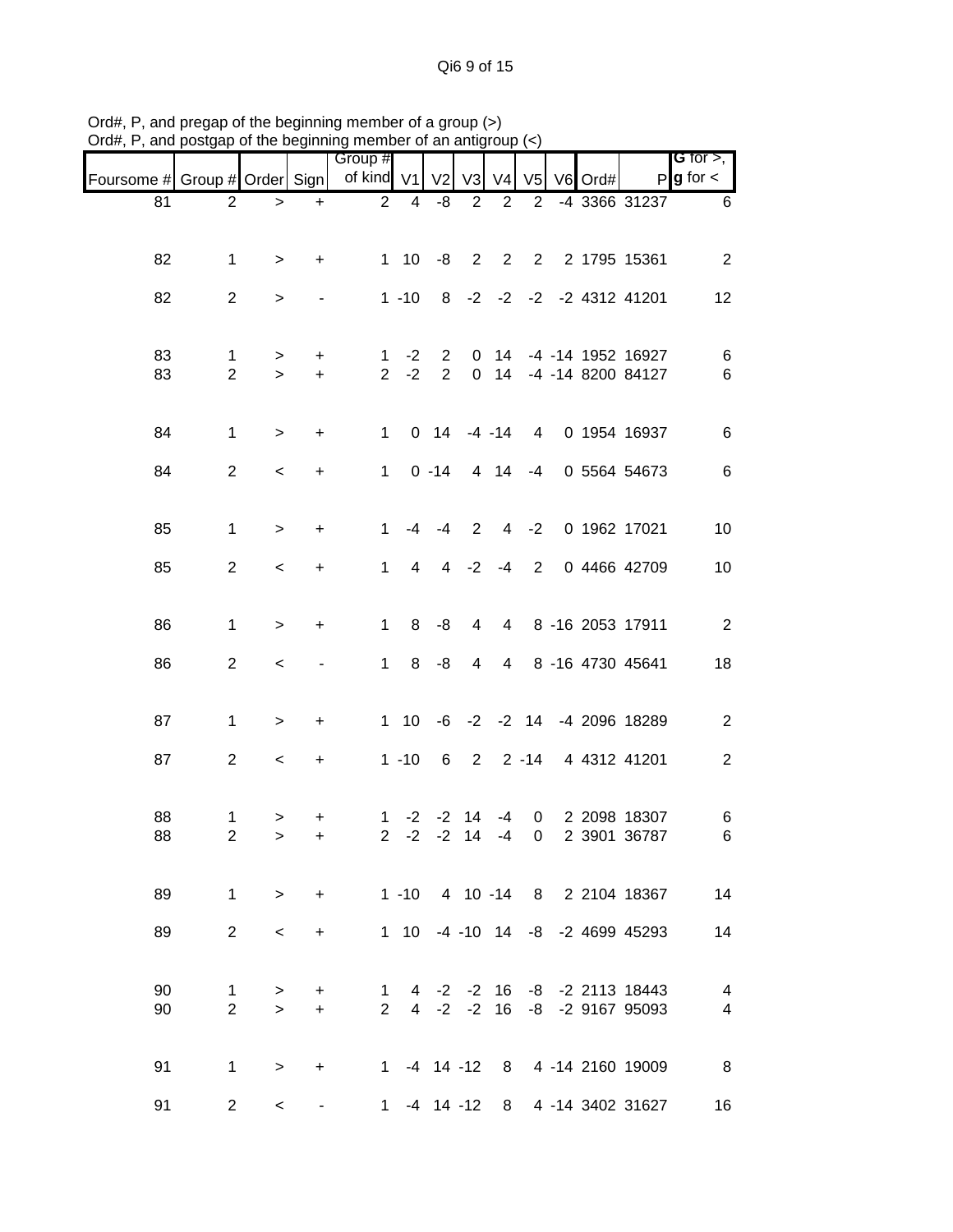Qi6 10 of 15

|                               |                                |                    |                          | Group #                                    |                                  |                                  |                                  |                                  |                |  |                                        | <b>G</b> for $>$ ,                                  |
|-------------------------------|--------------------------------|--------------------|--------------------------|--------------------------------------------|----------------------------------|----------------------------------|----------------------------------|----------------------------------|----------------|--|----------------------------------------|-----------------------------------------------------|
| Foursome # Group # Order Sign |                                |                    |                          | of kind V1   V2   V3   V4   V5   V6   Ord# |                                  |                                  |                                  |                                  |                |  |                                        | $P$ <b>g</b> for $\lt$                              |
| 92<br>92                      | 1<br>$\overline{2}$            | ><br>$\,$          | $\ddot{}$<br>$\ddot{}$   | 1<br>$\overline{2}$                        | $-2$<br>$-2$                     | $-2$<br>$-2$                     | 10<br>10                         | $-4$<br>$-4$                     | -4<br>$-4$     |  | 2 2184 19259<br>2 4175 39719           | 10<br>10                                            |
| 93                            | $\mathbf{1}$                   | $\,$               | $\ddot{}$                | $\mathbf{1}$                               |                                  | $-2$ 10                          | $-4$                             | $-4$                             | $\overline{2}$ |  | 4 2185 19267                           | 8                                                   |
| 93<br>93                      | $\overline{c}$<br>3            | ><br>$\,$          | $\overline{\phantom{a}}$ | $\mathbf 1$<br>$\overline{2}$              |                                  | $2 - 10$<br>$2 - 10$             | 4<br>4                           | 4<br>$\overline{4}$              | $-2$<br>$-2$   |  | -4 3738 35069<br>-4 5728 56489         | 10<br>10                                            |
| 94                            | $\mathbf 1$                    | $\, > \,$          | $\ddot{}$                | $\mathbf 1$                                | $-2$                             | $\overline{2}$                   | 4                                | $-2$                             |                |  | 4 -4 2201 19427                        | $\overline{\mathbf{4}}$                             |
| 94                            | $\overline{2}$                 | $\,<\,$            | $\ddot{}$                | $\mathbf{1}$                               | $2^{\circ}$                      | $-2$                             | $-4$                             | $\overline{2}$                   | $-4$           |  | 4 3827 36013                           | $\overline{\mathbf{4}}$                             |
| 95                            | $\mathbf 1$                    | $\geq$             | $\ddot{}$                | $\mathbf{1}$                               | $-2$                             | $\overline{2}$                   | $2^{\circ}$                      |                                  |                |  | 6 -10 14 2336 20747                    | 4                                                   |
| 95                            | $\overline{2}$                 | $\,<\,$            | $\ddot{}$                | $\mathbf{1}$                               |                                  |                                  |                                  |                                  |                |  | 2 -2 -2 -6 10 -14 3784 35533           | $\overline{\mathcal{A}}$                            |
| 96<br>96                      | 1<br>$\overline{2}$            | $\, > \,$<br>$\,>$ | $\ddot{}$<br>$\ddot{}$   | $\mathbf 1$<br>$\overline{2}$              | $\overline{2}$<br>$\overline{2}$ | $\overline{c}$<br>$\overline{2}$ | $\overline{2}$<br>$\overline{2}$ | $\overline{c}$<br>$\overline{2}$ | -8<br>$-8$     |  | 8 2419 21559<br>8 3079 28279           | $\overline{\mathbf{c}}$<br>$\overline{2}$           |
| 97                            | $\mathbf{1}$                   | $\, > \,$          | $\ddot{}$                | $\mathbf 1$                                | $\overline{2}$                   | -8                               | 8                                | -8                               | 8              |  | -8 2422 21577                          | 8                                                   |
| 97                            | $\overline{2}$                 | $\,<\,$            |                          | $\mathbf{1}$                               | $\overline{2}$                   | -8                               | 8                                | -8                               | 8              |  | -8 2428 21613                          | $\overline{\mathcal{A}}$                            |
| 98                            | 1                              | $\, > \,$          | $\ddot{}$                | 1                                          | -8                               | 0                                | 4                                |                                  | $4 - 10$       |  | 2 2463 21991                           | 14                                                  |
| 98                            | $\overline{c}$                 | $\,<\,$            | $\ddot{}$                | 1                                          | 8                                | 0                                | -4                               |                                  | $-4$ 10        |  | -2 2829 25679                          | 14                                                  |
| 99<br>99                      | $\mathbf{1}$<br>$\overline{2}$ | $\geq$<br>$\geq$   | $\ddot{}$<br>$\ddot{}$   | $\mathbf 1$<br>$\overline{2}$              | $\mathbf{0}$<br>$\overline{0}$   | $\overline{4}$                   | $4 \t 4 \t -10$                  | $4 - 10$                         |                |  | 2 -4 2464 21997<br>2 -4 7034 71011     | 6<br>12                                             |
| 100                           | $\mathbf{1}$                   | $\geq$             | $+$                      |                                            |                                  |                                  |                                  |                                  |                |  | 1 12 -16 10 -2 -4 6 2502 22349         | $\,6$                                               |
| 100                           | $\overline{2}$                 | $\,<\,$            | $\ddot{}$                |                                            |                                  |                                  |                                  |                                  |                |  | 1 -12 16 -10 2 4 -6 9202 95461         | $\,6$                                               |
| 101<br>101                    | $\mathbf{1}$<br>$\overline{2}$ | ><br>$\geq$        | +<br>$\ddot{}$           | 1<br>$\overline{2}$                        | $\overline{2}$<br>$\overline{2}$ |                                  | $6 - 10$<br>$6 - 10$             | 8                                |                |  | 8 8 -10 2539 22721<br>8 -10 8238 84503 | $\overline{\mathcal{A}}$<br>$\overline{\mathbf{4}}$ |

Ord#, P, and pregap of the beginning member of a group (>) Ord#, P, and postgap of the beginning member of an antigroup (<)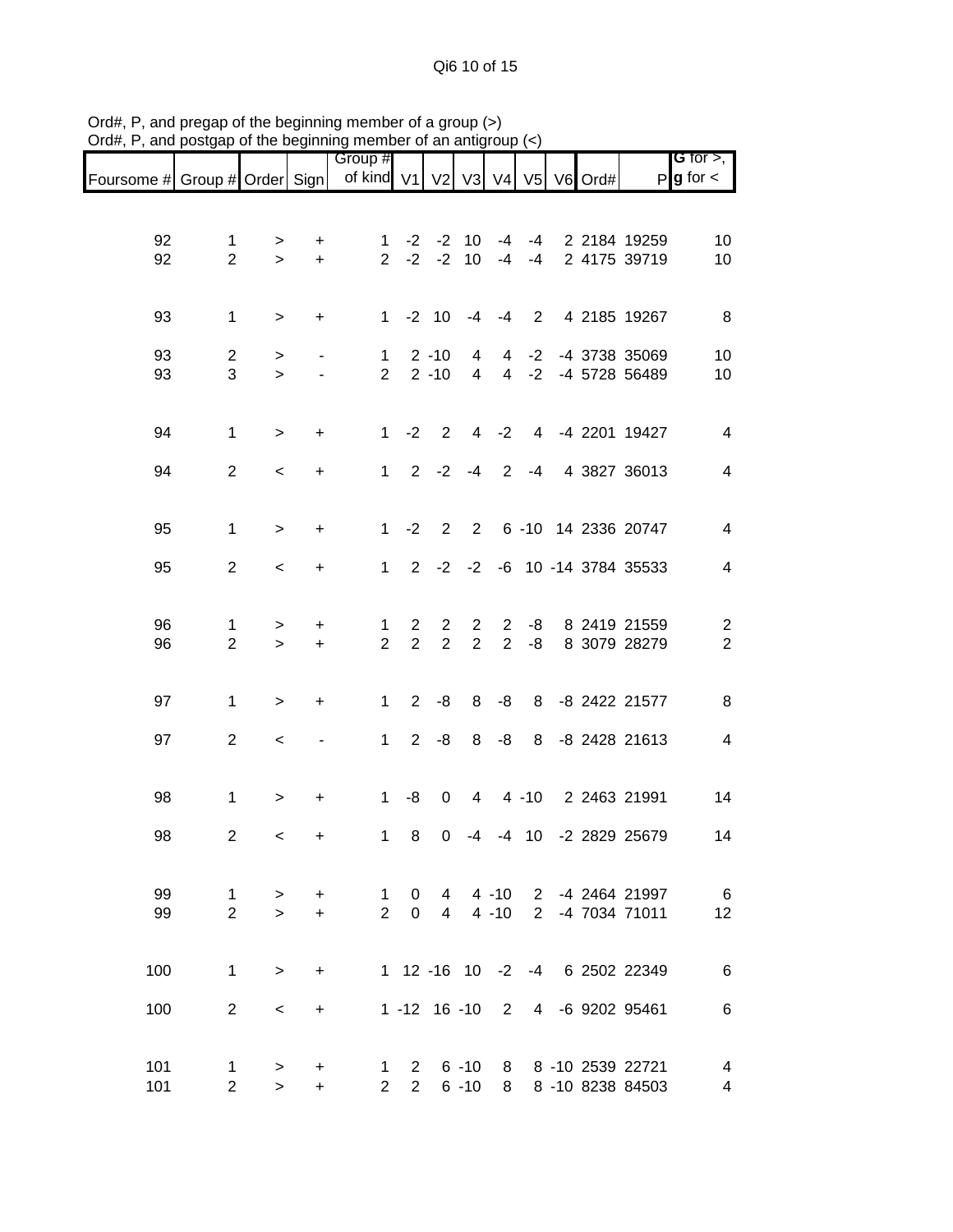| Foursome # Group # Order Sign |                                    |                      |                        | Group #<br>of kind V1          |                                    | V <sub>2</sub>                 | V3                       | V <sub>4</sub> |                                | V5 V6 Ord# |                                                                | G for $>$ ,<br>$P$ <b>g</b> for $\lt$                        |
|-------------------------------|------------------------------------|----------------------|------------------------|--------------------------------|------------------------------------|--------------------------------|--------------------------|----------------|--------------------------------|------------|----------------------------------------------------------------|--------------------------------------------------------------|
| 102<br>102                    | $\mathbf{1}$<br>$\overline{2}$     | $\, > \,$<br>$\geq$  | +<br>$\ddot{}$         | $\mathbf{1}$<br>$\overline{2}$ |                                    | $2 \quad 10$<br>$2 \quad 10$   | $-2$<br>$-2$             | -6<br>-6       | $-2$<br>$-2$                   |            | 2 2621 23563<br>2 3467 32323                                   | $\overline{2}$<br>$\overline{2}$                             |
| 103                           | $\mathbf{1}$                       | $\, > \,$            | $\ddot{}$              | $\mathbf{1}$                   | $-4$                               | 0                              | $\overline{2}$           | $-2$           |                                |            | 0 -2 2677 24071                                                | 10                                                           |
| 103                           | $\overline{2}$                     | $\,<\,$              | $\ddot{}$              | $\mathbf{1}$                   | $\overline{4}$                     |                                | $0 -2$                   | $\overline{2}$ | $\overline{0}$                 |            | 2 4901 47533                                                   | 10                                                           |
| 104                           | $\mathbf{1}$                       | $\geq$               | +                      | $\mathbf{1}$                   | $\overline{4}$                     |                                |                          | 4 -8 10        |                                |            | 4 -8 2685 24113                                                | 4                                                            |
| 104                           | $\overline{2}$                     | $\,<$                | $\ddot{}$              | $\mathbf{1}$                   |                                    | $-4$ $-4$ $8$ $-10$            |                          |                | -4                             |            | 8 6061 60037                                                   | $\overline{\mathbf{4}}$                                      |
| 105                           | $\mathbf{1}$                       | $\geq$               | $\ddot{}$              | $\mathbf{1}$                   | $\overline{4}$                     | 6                              |                          | $4 - 10$       | $\mathbf 0$                    |            | -4 2706 24373                                                  | $\overline{2}$                                               |
| 105                           | $\overline{2}$                     | $\,>$                |                        | $\mathbf 1$                    |                                    | $-4$ $-6$ $-4$ 10              |                          |                | $\mathbf 0$                    |            | 4 7404 75149                                                   | 16                                                           |
| 106<br>106                    | $\mathbf{1}$<br>$\overline{2}$     | $\, > \,$<br>$\geq$  | $\ddot{}$<br>$+$       | $\mathbf{1}$<br>$\overline{2}$ |                                    | $4 - 10$<br>$4 - 10$           | $\overline{0}$           |                |                                |            | 0 -4 16 -14 2708 24391<br>-4 16 -14 4339 41491                 | 12<br>12                                                     |
| 107                           | $\mathbf{1}$                       | $\geq$               | $\ddot{}$              |                                |                                    | $1 - 10$ $10 - 2$              |                          | $-6$           |                                |            | 4 2 2739 24763                                                 | 14                                                           |
| 107                           | $\overline{2}$                     | $\,>$                |                        |                                |                                    | $1 10 - 10$                    | $\overline{\phantom{a}}$ | 6              |                                |            | -4 -2 6768 67943                                               | $\overline{4}$                                               |
| 108<br>108                    | 1<br>$\overline{2}$                | ><br>$\geq$          | $\ddot{}$<br>$\ddot{}$ |                                | $1 - 20$<br>$2 - 20$               | $-2$<br>$-2$                   | $-2$<br>$-2$             | $-2$<br>$-2$   | $\mathbf{2}$<br>$\overline{2}$ |            | 2 2782 25219<br>2 4604 44249                                   | 30<br>28                                                     |
| 109<br>109<br>109             | $\mathbf 1$<br>$\overline{2}$<br>3 | $\,>$<br>><br>$\geq$ | $\ddot{}$<br>+<br>$+$  | 3                              | $1 \quad 10$<br>$2 \quad 10$<br>10 |                                |                          |                | $4 -8 -2 -2$<br>$4 -8 -2 -2$   |            | 4 -8 -2 -2 2 2 2 2 2 2 2 2 1 1<br>2 3935 37123<br>2 4375 41851 | $\overline{\mathbf{c}}$<br>$6\phantom{.}6$<br>$\overline{2}$ |
| 110<br>110                    | $\mathbf{1}$<br>$\overline{2}$     | $\, > \,$<br>$\geq$  | $\ddot{}$<br>$\ddot{}$ | $\mathbf{1}$<br>$\overline{2}$ | 6<br>$6\overline{6}$               | $\mathbf{0}$<br>$\overline{0}$ | -6<br>-6                 |                |                                |            | 4 -8 8 3061 28057<br>4 -8 8 3344 31039                         | $\,6$<br>$\,6$                                               |
| 111                           | $\mathbf{1}$                       | $\, > \,$            | $\ddot{}$              |                                |                                    |                                |                          |                |                                |            | 1 10 -10 -4 14 -4 -10 3528 32917                               | 6                                                            |
| 111                           | $\overline{2}$                     | $\,<$                | $\blacksquare$         |                                |                                    |                                |                          |                |                                |            | 1 10 -10 -4 14 -4 -10 3534 32971                               | 12                                                           |
| 112                           | $\mathbf{1}$                       | $\geq$               | $\ddot{}$              |                                | $1\quad 2$                         | $\overline{0}$                 | 8                        | -4             |                                |            | -4 2 3536 32987                                                | 4                                                            |

Ord#, P, and pregap of the beginning member of a group (>) Ord#, P, and postgap of the beginning member of an antigroup (<)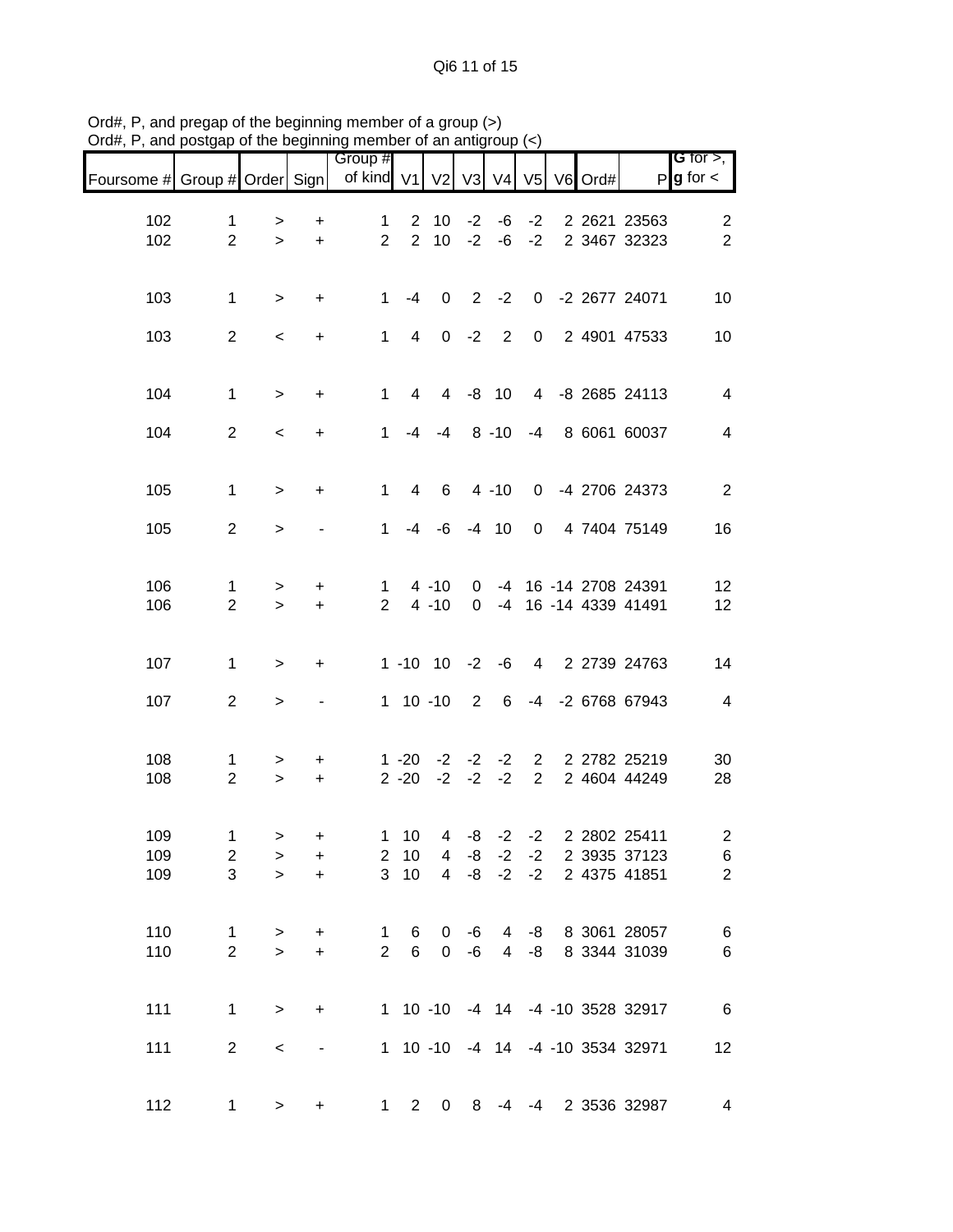Qi6 12 of 15

|                               |                                |                  |                          | Group #                        |                     |                                    |                                  |         |          |                  |                                                            | G for $>$ , $\overline{\phantom{a}}$ |
|-------------------------------|--------------------------------|------------------|--------------------------|--------------------------------|---------------------|------------------------------------|----------------------------------|---------|----------|------------------|------------------------------------------------------------|--------------------------------------|
| Foursome # Group # Order Sign |                                |                  |                          | of kind V1                     |                     | V <sub>2</sub>                     |                                  |         |          | V3 V4 V5 V6 Ord# |                                                            | $P$ <b>g</b> for $\lt$               |
| 112                           | $\overline{2}$                 | $\,<$            | $\ddot{}$                |                                |                     |                                    |                                  |         |          |                  | 1 -2 0 -8 4 4 -2 5978 59119                                | $\overline{4}$                       |
| 113                           | $\mathbf{1}$                   | $\geq$           | $\ddot{}$                |                                |                     |                                    |                                  |         |          |                  | 1 6 -10 10 -8 -2 2 3567 33317                              | $\,6$                                |
| 113                           | $\overline{2}$                 | $\,<$            | $+$                      |                                |                     |                                    |                                  |         |          |                  | 1 -6 10 -10 8 2 -2 8928 92413                              | $\,6$                                |
| 114<br>114                    | $\mathbf{1}$<br>$\overline{2}$ | $\geq$<br>$\geq$ | $+$<br>$+$               | $\mathbf 1$<br>$\overline{2}$  | 4<br>$\overline{4}$ | $\mathbf{0}$<br>$\overline{0}$     | $\overline{4}$<br>$\overline{4}$ |         | $4 - 10$ |                  | 4 -10 -2 3660 34261<br>-2 8011 81931                       | $\overline{2}$<br>$\overline{2}$     |
| 115<br>115                    | $\mathbf{1}$<br>$\overline{2}$ | $\geq$<br>$\geq$ | $+$<br>$+$               | $\mathbf{1}$<br>$\overline{2}$ |                     | $2 - 2 20 - 16$<br>$2 - 2 20 - 16$ |                                  |         |          |                  | 0 8 3719 34843<br>0 8 7933 81043                           | $\overline{a}$<br>$\overline{2}$     |
| 116                           | $\mathbf{1}$                   | $\geq$           | $+$                      | $1 \quad$                      | $-4$                | $4\overline{ }$                    |                                  | $4 - 8$ |          |                  | 8 -4 3876 36559                                            | 8                                    |
| 116                           | $\overline{2}$                 | $\prec$          | $\overline{\phantom{a}}$ | $1 \quad$                      | $-4$                | $\overline{4}$                     |                                  | $4 - 8$ | 8        |                  | -4 4190 39857                                              | 6                                    |
| 117                           | $\mathbf{1}$                   | $\geq$           | $\ddot{}$                |                                |                     | $1 \t2 \t-8 \t10$                  |                                  |         |          |                  | -6 -2 -2 3974 37537                                        | $\bf 8$                              |
| 117                           | $\overline{a}$                 | $\,<\,$          | $+$                      |                                |                     | $1 -2 8 -10$                       |                                  |         |          |                  | 6 2 2 4314 41213                                           | $\,8\,$                              |
| 118                           | $\mathbf 1$                    | $\geq$           | $\ddot{}$                |                                |                     |                                    |                                  |         |          |                  | 1 -2 -2 4 4 -8 14 3978 37567                               | $\,6$                                |
| 118                           | $\overline{2}$                 | $\,<\,$          | $+$                      |                                |                     | $1 \t2 \t2 \t-4$                   |                                  |         |          |                  | -4 8 -14 6848 68903                                        | $\,6$                                |
| 119                           | 1                              | $\, > \,$        | +                        | $\mathbf{1}$                   | -4                  | $-4$                               | 16                               |         |          |                  | -8 2 -10 4066 38603                                        | 10                                   |
| 119                           | 2                              | $\,<\,$          | $+$                      |                                |                     |                                    |                                  |         |          |                  | 1 4 4 -16 8 -2 10 6489 64927                               | 10 <sup>°</sup>                      |
| 120<br>120                    | $\mathbf 1$<br>$\overline{2}$  | $\geq$<br>$\geq$ | $+$<br>$+$               | $\overline{2}$                 | $\overline{2}$      |                                    |                                  |         |          |                  | 1 2 -4 14 -16 -4 8 4181 39779<br>-4 14 -16 -4 8 4516 43271 | 10<br>10                             |
| 121                           | $\mathbf{1}$                   | $\geq$           | $\ddot{}$                |                                |                     | $1 \t 8 \t -2 \t -8$               |                                  |         |          |                  | 0 -2 -2 4382 41911                                         | $\overline{\phantom{0}}$ 8           |
| 121                           | $\overline{2}$                 | $\,<\,$          | $+$                      |                                |                     | $1 - 8$ 2 8                        |                                  |         |          |                  | 0 2 2 4634 44579                                           | $\bf 8$                              |
| 122                           | $\mathbf{1}$                   | $\geq$           | $\ddot{}$                |                                |                     |                                    |                                  |         |          |                  | 1 8 2 -10 14 -2 -10 4388 41959                             | $\overline{c}$                       |

Ord#, P, and pregap of the beginning member of a group (>) Ord#, P, and postgap of the beginning member of an antigroup (<)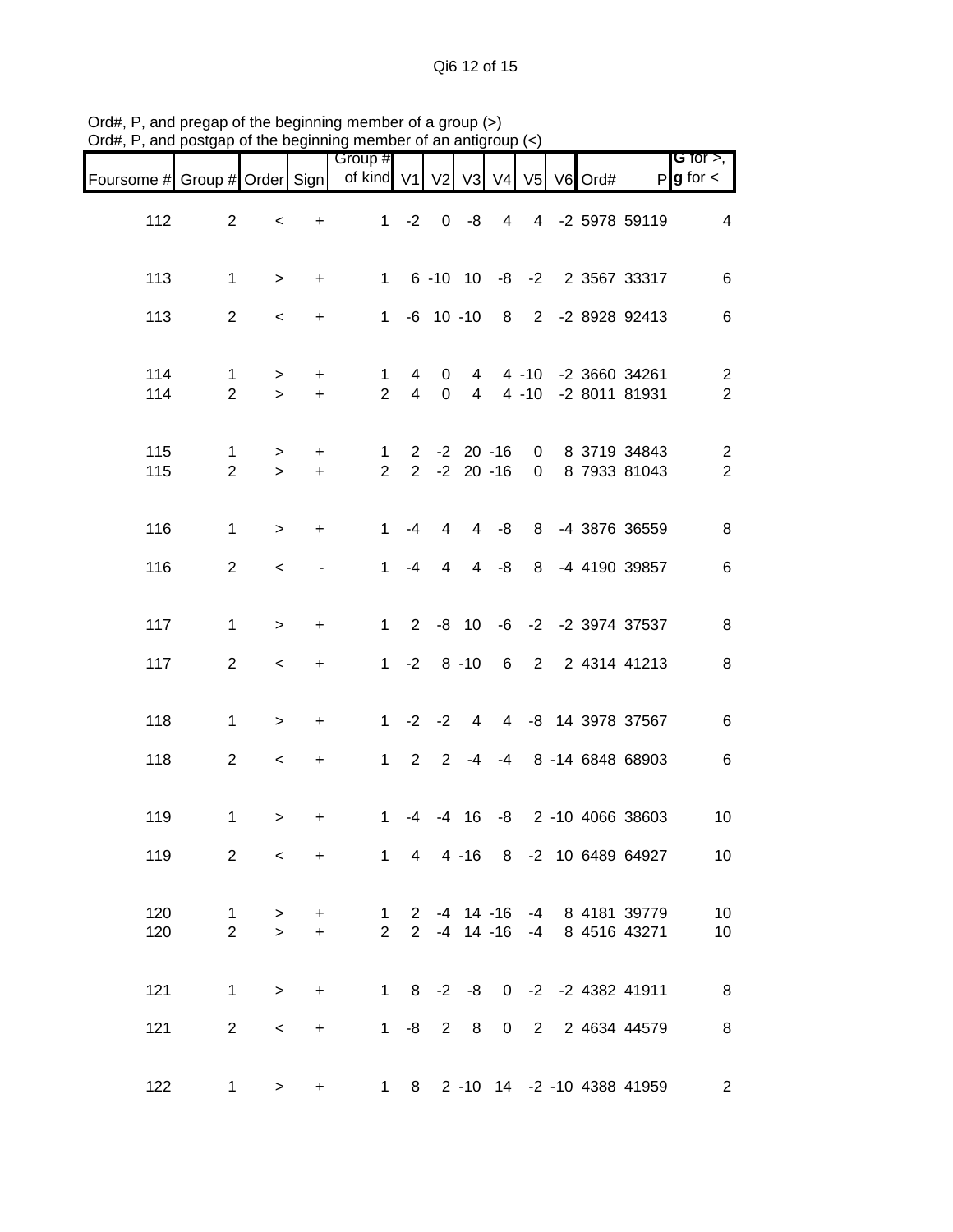|                               |                |                  |           | Group #        |             |                         |                |                 |      |                  |                                 | G for $>$ ,                      |
|-------------------------------|----------------|------------------|-----------|----------------|-------------|-------------------------|----------------|-----------------|------|------------------|---------------------------------|----------------------------------|
| Foursome # Group # Order Sign |                |                  |           | of kind V1     |             | V <sub>2</sub>          |                |                 |      | V3 V4 V5 V6 Ord# |                                 | $P$ <b>g</b> for $\lt$           |
| 122                           | 2              | $\,<\,$          | $+$       |                |             |                         |                |                 |      |                  |                                 | 1 -8 -2 10 -14 2 10 7856 80231 2 |
|                               |                |                  |           |                |             |                         |                |                 |      |                  |                                 |                                  |
| 123                           | $\mathbf{1}$   | $\geq$           | $\ddot{}$ |                |             |                         |                |                 |      |                  | 1 2 2 -2 -2 -2 2 4437 42437     | $\overline{4}$                   |
| 123                           | $\overline{2}$ | $\,<\,$          |           |                |             |                         |                |                 |      |                  | 1 2 2 -2 -2 -2 2 4443 42467     | $\,6\,$                          |
|                               |                |                  |           |                |             |                         |                |                 |      |                  |                                 |                                  |
| 124                           | 1              |                  | $+$       |                |             | 1 26 -16                |                |                 |      |                  | -4 2 2 -10 4595 44131           | $\overline{2}$                   |
| 124                           | $\overline{2}$ | $\geq$<br>$\geq$ | $+$       |                |             |                         |                |                 |      |                  | 2 26 -16 -4 2 2 -10 7698 78439  | $\overline{2}$                   |
|                               |                |                  |           |                |             |                         |                |                 |      |                  |                                 |                                  |
| 125                           | $\mathbf{1}$   | $\geq$           | $+$       |                |             |                         |                |                 |      |                  | 1 -2 -2 -2 2 2 -4 4605 44257    | 8                                |
|                               |                |                  |           |                |             |                         |                |                 |      |                  |                                 |                                  |
| 125                           | $\overline{2}$ | $\,<$            |           |                |             |                         |                |                 |      |                  | 1 -2 -2 -2 2 2 -4 4865 47147    | $\overline{2}$                   |
|                               |                |                  |           |                |             |                         |                |                 |      |                  |                                 |                                  |
| 126                           | $\mathbf{1}$   | $\geq$           | $+$       |                |             |                         |                |                 |      |                  | 1 -2 8 -2 -2 -2 2 4637 44621    | $\overline{4}$                   |
| 126                           | $\overline{2}$ | $\,<\,$          | $+$       |                | $1 \quad 2$ |                         |                |                 |      |                  | -8 2 2 2 -2 6900 69493          | $\overline{4}$                   |
|                               |                |                  |           |                |             |                         |                |                 |      |                  |                                 |                                  |
| 127                           | $\mathbf{1}$   | $\geq$           | $\ddot{}$ | $1 \quad$      |             |                         |                |                 |      |                  | 4 -8 16 -14 34 -32 4673 44971   | 8                                |
|                               |                |                  |           |                |             |                         |                |                 |      |                  |                                 |                                  |
| 127                           | $\overline{2}$ | $\,<\,$          | $+$       | $1 \quad$      |             |                         |                |                 |      |                  | -4 8 -16 14 -34 32 6150 61043   | $\boldsymbol{8}$                 |
|                               |                |                  |           |                |             |                         |                |                 |      |                  |                                 |                                  |
| 128                           | $\mathbf{1}$   | $\geq$           | $+$       | $1 \quad$      |             |                         |                |                 |      |                  | -4 2 -2 4 -8 -2 4869 47207      | 18                               |
| 128                           | $\overline{2}$ | $\,>$            |           | $\mathbf{1}$   |             | $4 -2 2$                |                | $-4$            |      |                  | 8 2 5260 51421                  | $\sqrt{2}$                       |
|                               |                |                  |           |                |             |                         |                |                 |      |                  |                                 |                                  |
| 129                           | $\mathbf{1}$   | >                | $\ddot{}$ | 1              |             | $6 - 10$                | 4              |                 |      |                  | 6 -2 -2 5014 48767              | 6                                |
| 129                           | $\overline{2}$ | $\,>$            | $+$       | 2 <sup>1</sup> |             | $6 - 10$                | $\overline{4}$ | $6\overline{6}$ | $-2$ |                  | -2 7113 71867                   | 6                                |
|                               |                |                  |           |                |             |                         |                |                 |      |                  |                                 |                                  |
| 130                           | $\overline{1}$ | $\geq$           | $+$       |                |             |                         |                |                 |      |                  | 1 -16 2 -4 -2 14 2 5046 49103   | 22                               |
| 130                           | $\overline{2}$ | $\geq$           | $+$       |                |             | $2 - 16$ 2 $-4$ $-2$ 14 |                |                 |      |                  | 2 8721 90053                    | 22                               |
|                               |                |                  |           |                |             |                         |                |                 |      |                  |                                 |                                  |
| 131                           | $\mathbf{1}$   | $\,>$            | $+$       |                |             |                         |                |                 |      |                  | 1 -2 20 -20 14 -14 4 5072 49367 | 4                                |
| 131                           | $\overline{2}$ | $\geq$           | $+$       |                |             |                         |                |                 |      |                  | 2 -2 20 -20 14 -14 4 7149 72227 | $\overline{4}$                   |
|                               |                |                  |           |                |             |                         |                |                 |      |                  |                                 |                                  |
| 132                           | $\mathbf{1}$   | $\geq$           | $+$       |                |             |                         |                |                 |      |                  | 1 0 -10 -4 22 -16 -8 5578 54851 | 18                               |
| 132                           | $2^{\circ}$    | $\prec$          | $+$       | $1 \quad$      |             |                         |                |                 |      |                  | 0 10 4 -22 16 8 7685 78259      | 18                               |

Ord#, P, and pregap of the beginning member of a group (>) Ord#, P, and postgap of the beginning member of an antigroup (<)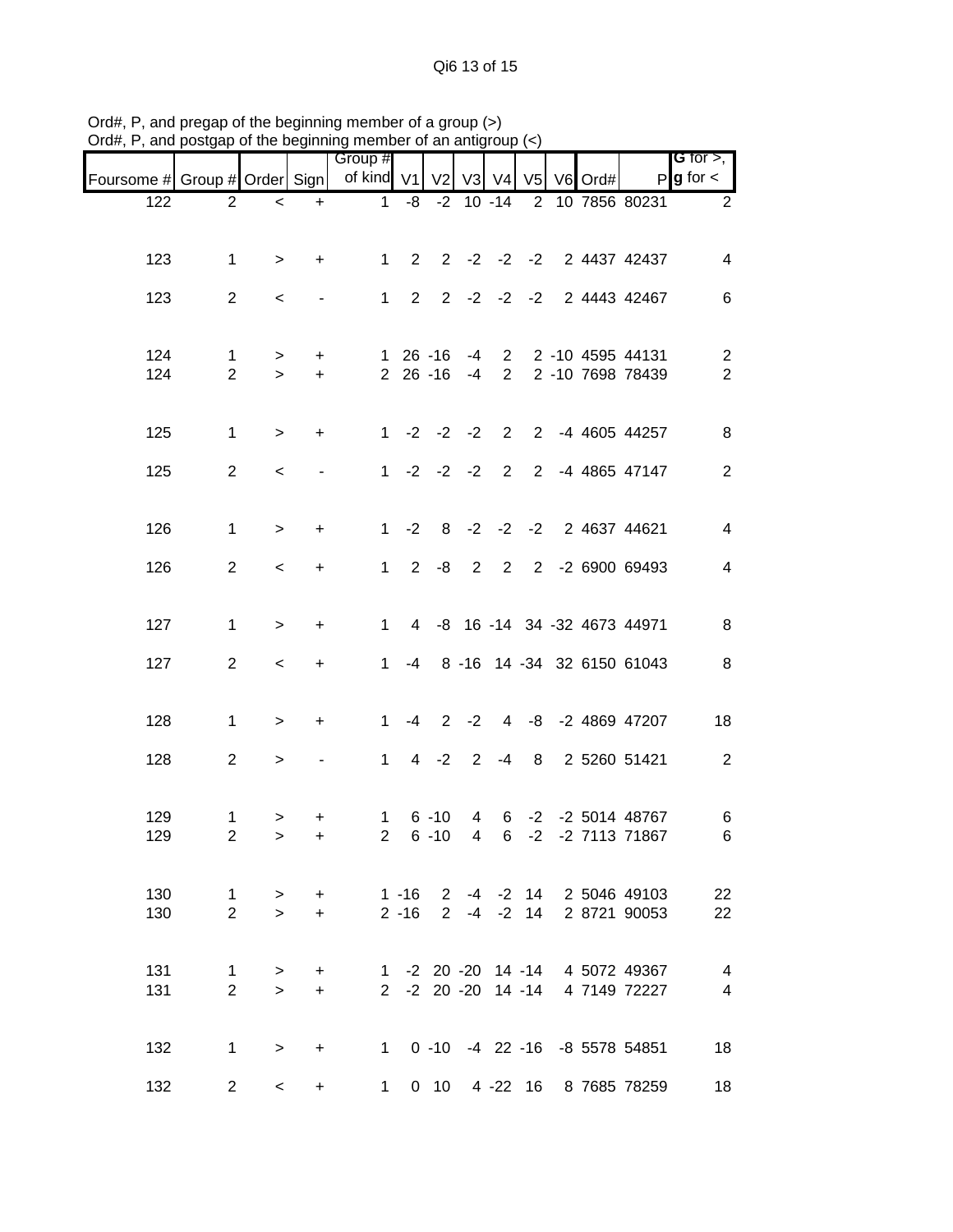Qi6 14 of 15

| riam, i , and poolgap         |                     |                          |            | of the beginning includer of an antigroup $(\gamma)$ |                    |                |                      |                                  |  |                                    |                                  |
|-------------------------------|---------------------|--------------------------|------------|------------------------------------------------------|--------------------|----------------|----------------------|----------------------------------|--|------------------------------------|----------------------------------|
| Foursome # Group # Order Sign |                     |                          |            | Group #<br>of kind V1 V2 V3 V4 V5 V6 Ord#            |                    |                |                      |                                  |  |                                    | G for $>$ ,<br>$P g$ for $\lt$   |
| 133                           | $\mathbf{1}$        | $\,$                     | $\ddot{}$  | 1                                                    | -8                 |                | $8 - 8$              |                                  |  | 4 16 -20 5642 55619                | 10                               |
| 133                           | $\overline{2}$      | $\,<\,$                  | $+$        |                                                      |                    |                |                      |                                  |  | 1 8 -8 8 -4 -16 20 8814 91141      | 10                               |
| 134<br>134                    | 1<br>$\overline{2}$ | $\,>$<br>$\geq$          | $+$<br>$+$ | 1<br>$\overline{2}$                                  | 8<br>8             |                | $2 - 10$<br>$2 - 10$ | $\overline{4}$<br>$\overline{4}$ |  | 4 -2 5727 56479<br>4 -2 7070 71389 | $\overline{c}$<br>$\overline{2}$ |
| 135                           | $\mathbf{1}$        | $\geq$                   | $\ddot{}$  |                                                      | $1 - 10$           | $\overline{4}$ |                      |                                  |  | 4 -2 -4 -2 5729 56501              | 12                               |
| 135                           | $\overline{2}$      | $\,<\,$                  | $\ddot{}$  |                                                      | $1 \t10 \t-4 \t-4$ |                |                      |                                  |  | 2 4 2 8025 82039                   | 12                               |
| 136                           | $\mathbf{1}$        | $\, >$                   | $\ddot{}$  | $\mathbf{1}$                                         | $\overline{4}$     |                |                      |                                  |  | 6 -2 -4 0 14 5773 56923            | $\overline{2}$                   |
| 136                           | $\overline{2}$      | $\,<$                    | $\ddot{}$  | $\mathbf 1$                                          |                    |                | $-4$ $-6$ 2          | $4\overline{ }$                  |  | 0 -14 6075 60167                   | $\overline{2}$                   |
| 137                           | 1                   | $\,>$                    | $\ddot{}$  |                                                      |                    |                |                      |                                  |  | 1 10 -2 -2 -2 4 -8 5840 57653      | $\overline{\mathbf{4}}$          |
| 137                           | $\overline{2}$      | $\,<$                    | $\ddot{}$  |                                                      | $1 - 10$           |                | $2 \quad 2$          |                                  |  | 2 -4 8 7780 79393                  | $\overline{\mathbf{4}}$          |
|                               |                     |                          |            |                                                      |                    |                |                      |                                  |  |                                    |                                  |
| 138                           | $\mathbf{1}$        | $\geq$                   | $\ddot{}$  | $\mathbf{1}$                                         |                    |                | $4 -8 2$             |                                  |  | 2 -4 2 5844 57697                  | $\,8\,$                          |
| 138                           | $\overline{2}$      | $\,<$                    | $\ddot{}$  | 1                                                    |                    |                |                      |                                  |  | -4 8 -2 -2 4 -2 7210 72923         | 8                                |
| 139                           | $\mathbf{1}$        | $\,>$                    | $\ddot{}$  | $\mathbf{1}$                                         |                    |                |                      |                                  |  | 2 2 -4 2 6 -10 5893 58193          | $\overline{\mathbf{4}}$          |
| 139                           | $\overline{2}$      | $\,<$                    | +          | $\mathbf 1$                                          |                    |                |                      |                                  |  | -2 -2 4 -2 -6 10 7208 72907        | 4                                |
| 140                           | $\mathbf{1}$        | $\geq$                   | $+$        |                                                      |                    |                |                      |                                  |  | 1 18 -6 -10 2 -8 10 6684 67079     | 6                                |
| 140                           | $\overline{2}$      | $\,<\,$                  | $+$        |                                                      |                    |                |                      |                                  |  | 1 -18 6 10 -2 8 -10 7377 74821     | 6                                |
| 141                           | $\mathbf 1$         | $\geq$                   | $\ddot{}$  | $\mathbf 1$                                          |                    |                |                      |                                  |  | 4 4 2 -4 -4 -2 7316 74161          | $\overline{\phantom{a}}$         |
| 141                           | $\overline{2}$      | $\,>$                    |            |                                                      | $1 -4 -4 -2$       |                |                      | $\overline{4}$                   |  | 4 2 7319 74189                     | 12                               |
| 142                           | $\mathbf{1}$        | $\geq$                   | $\ddot{}$  |                                                      |                    |                |                      |                                  |  | 1 2 -4 8 -4 2 -10 7423 75337       | 8                                |
| 142                           | $\overline{2}$      | $\overline{\phantom{0}}$ | $\ddot{}$  |                                                      | $1 - 2$ 4 $-8$     |                |                      |                                  |  | 4 -2 10 9126 94613                 | 8                                |

Ord#, P, and pregap of the beginning member of a group (>) Ord#, P, and postgap of the beginning member of an antigroup (<)